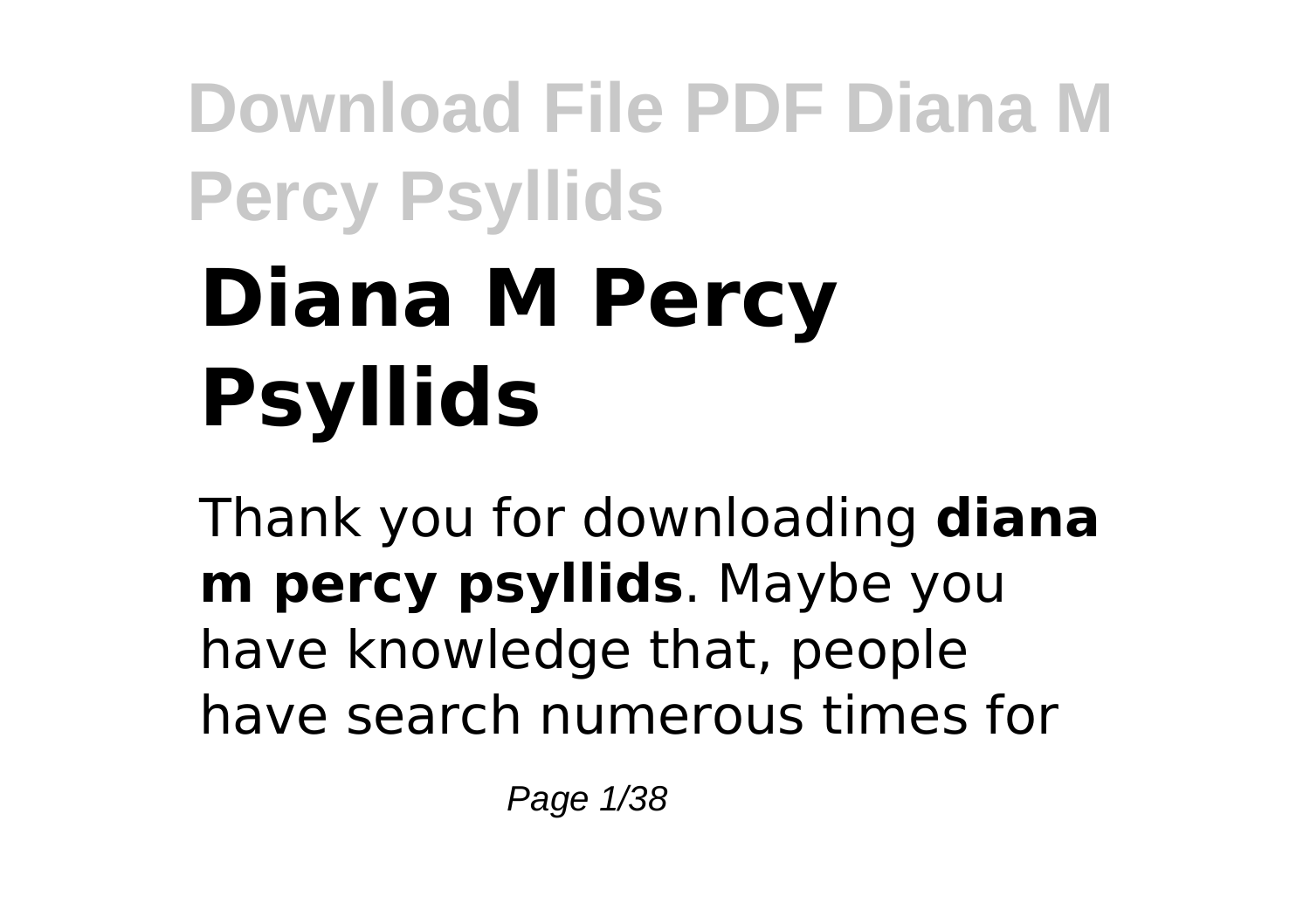their chosen readings like this diana m percy psyllids, but end up in malicious downloads. Rather than enjoying a good book with a cup of tea in the afternoon, instead they cope with some malicious virus inside their computer.

Page 2/38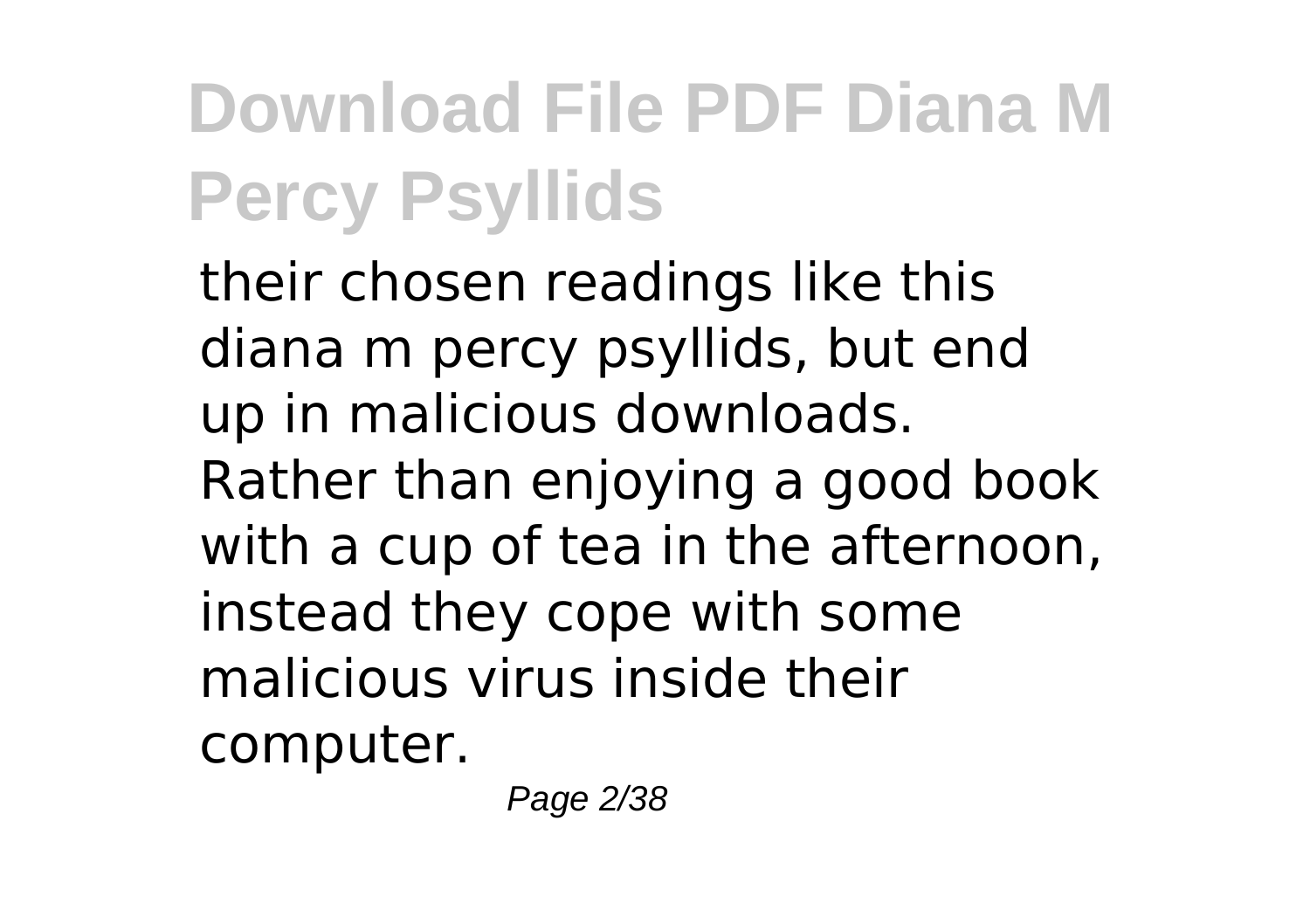diana m percy psyllids is available in our book collection an online access to it is set as public so you can download it instantly. Our books collection spans in multiple locations, allowing you to get the most less latency time to Page 3/38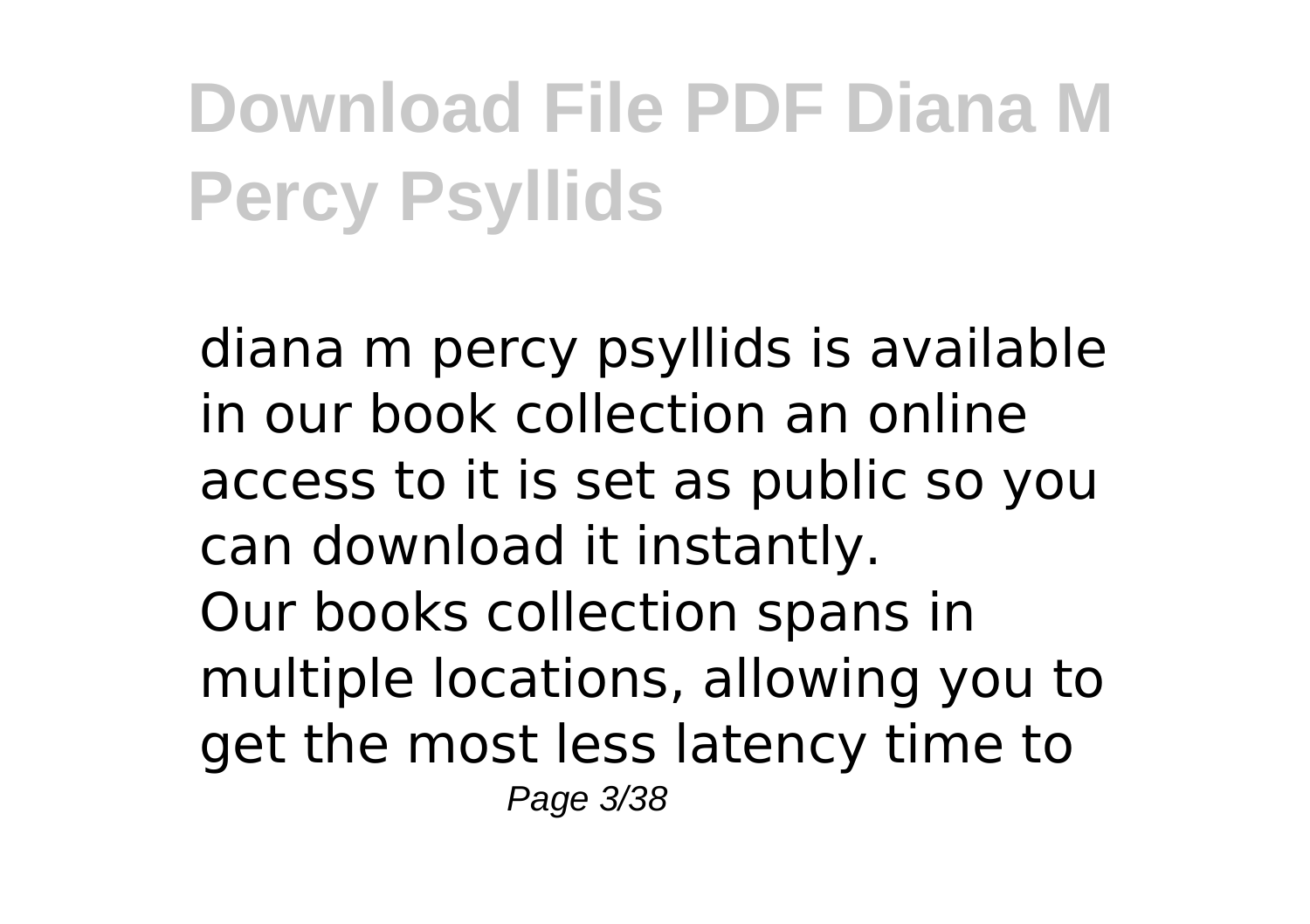download any of our books like this one.

Merely said, the diana m percy psyllids is universally compatible with any devices to read

UF/IFAS Research- Citrus Psyllid Page 4/38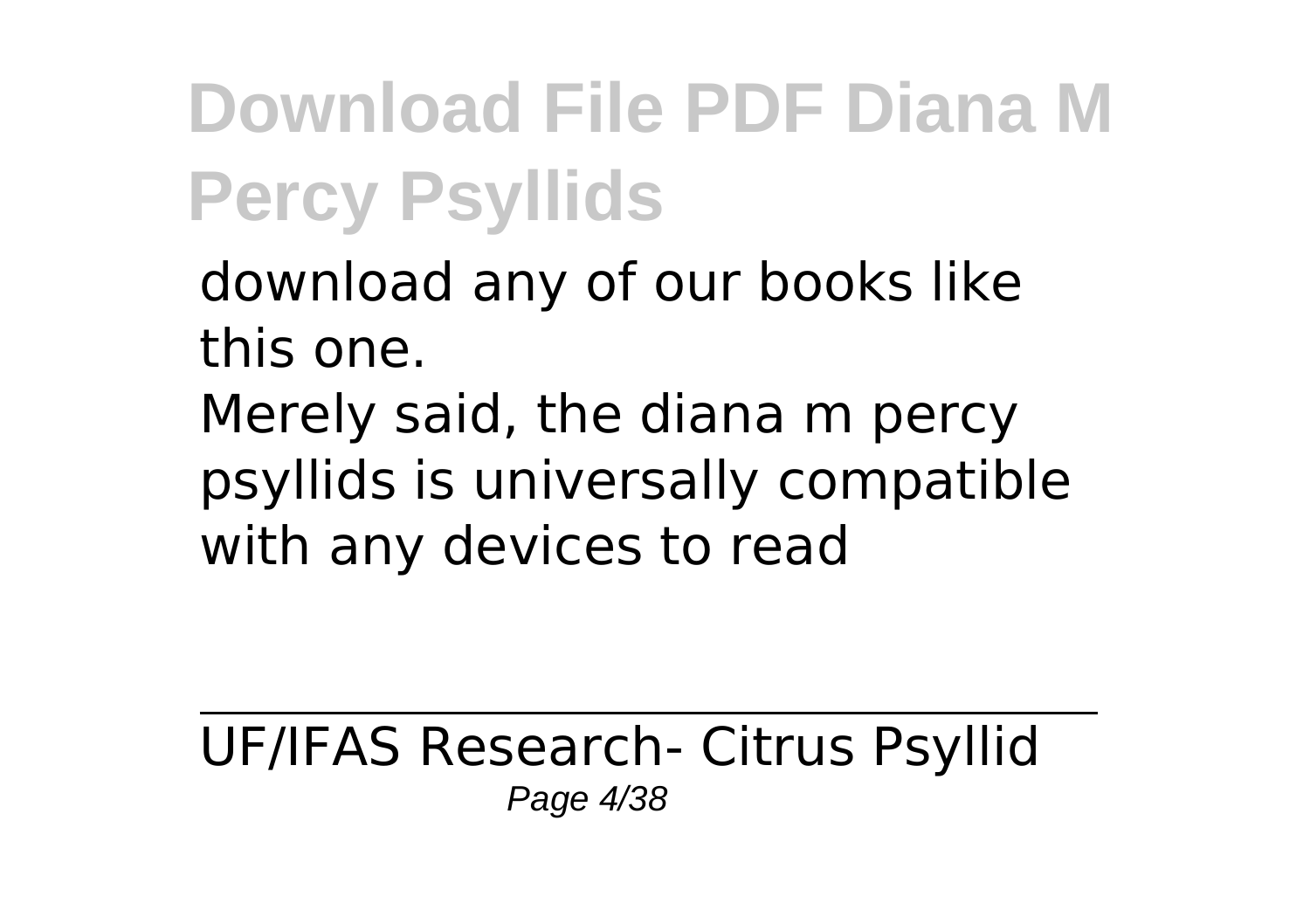*Get Rid of Mealybugs || My Least Favorite Houseplant Pest* Finance 321 case study presentation GROUP 2H Daily Demo with Dina: Color Scheme Play *Review Day 2 W, V and Y Mrs Mosley Daily Demo with Dina: Color Confidence Meeting Extensive Reading 5F* Page 5/38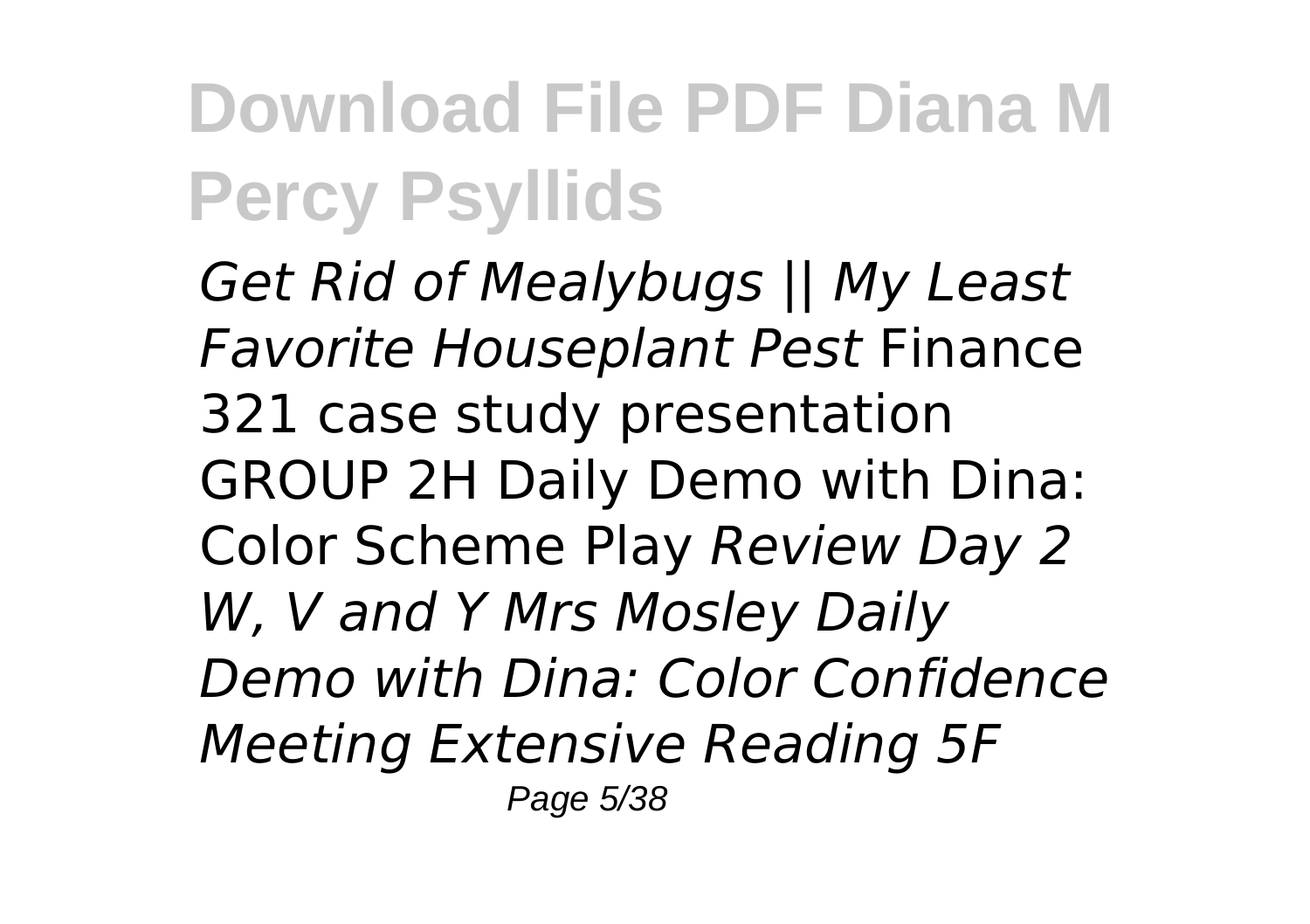*Daily Demo with Dina: Critique and Stamped Focal Points* Project Compassion 2020 - Sakun's Story **Project Compassion 2020 - Phany's Story** Respect Nature..Art Journal Page Citrus Pests - Your questions answered by Entomologist Dr. Monique Page 6/38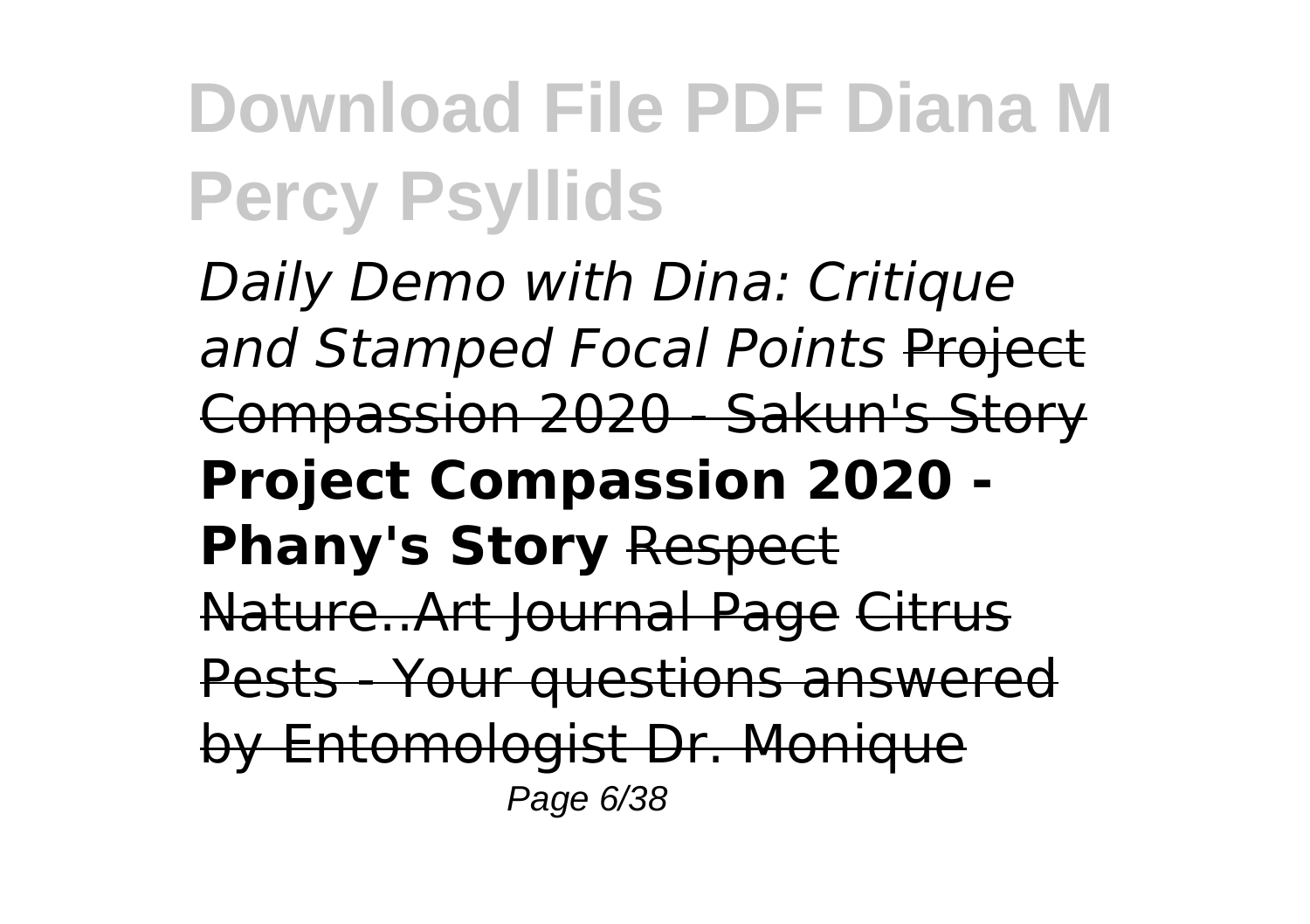Rivera Bitcoin cash 'CEO': We won't need banks anymore INKY ADVENT CALENDAR by Johanna Basford - day 16 - prismacolor pencils RTSH Shkollë - Leksione për lëndën e Fizikës (klasa 6 deri 12) Can You Expand a Closed Loop CPU Cooler? - Probing Paul Page 7/38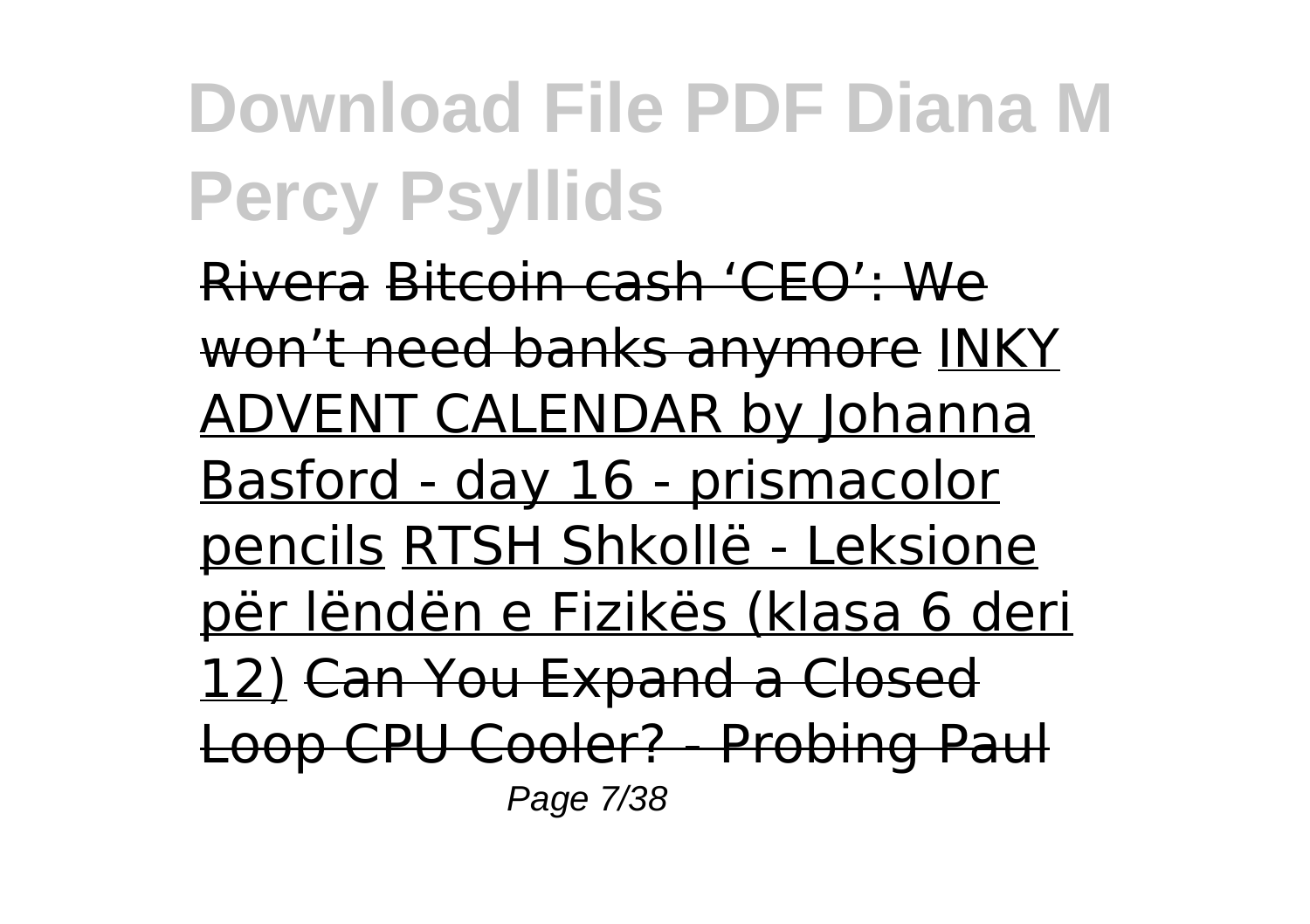#7 How my orchids are doing after 39F or 5C and updates on other tropical plants *How to Change Stock Items GST Tax Rate in Tally ERP 9 Part-59|Revised Tax Rates of Stock Items Tally Ja PROVA qe Manipulimet vazhdojne, kane qene dhe do te* Page 8/38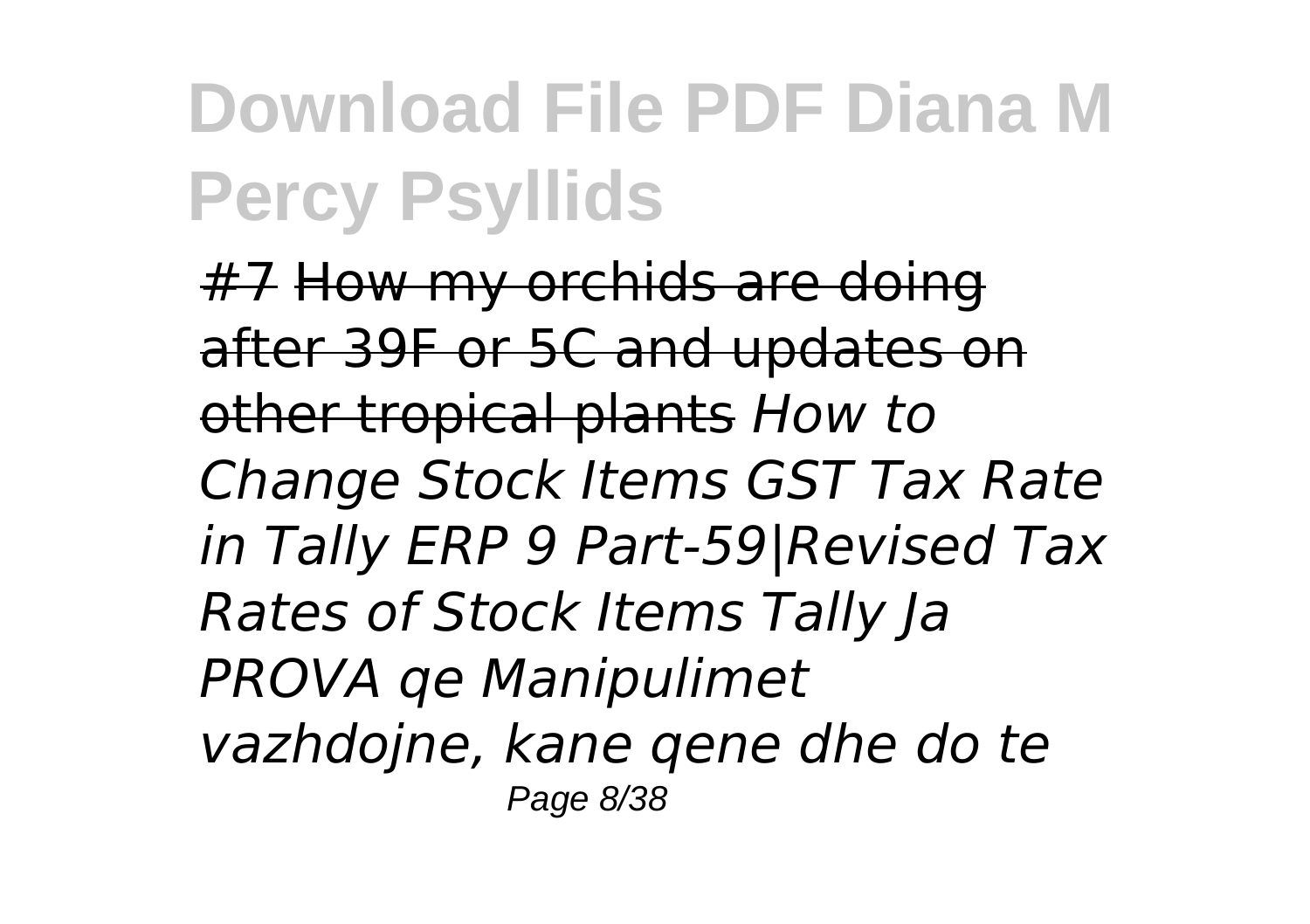*jene te pranishme* gst rate change in 27-7-2018, tally.erp9 simple steps *Diana M Percy Psyllids* Percy, D.M. (2003a) Legumefeeding psyllids (Hemiptera, Psylloidea) of the Canary Islands and Madeira. Journal of Natural Page 9/38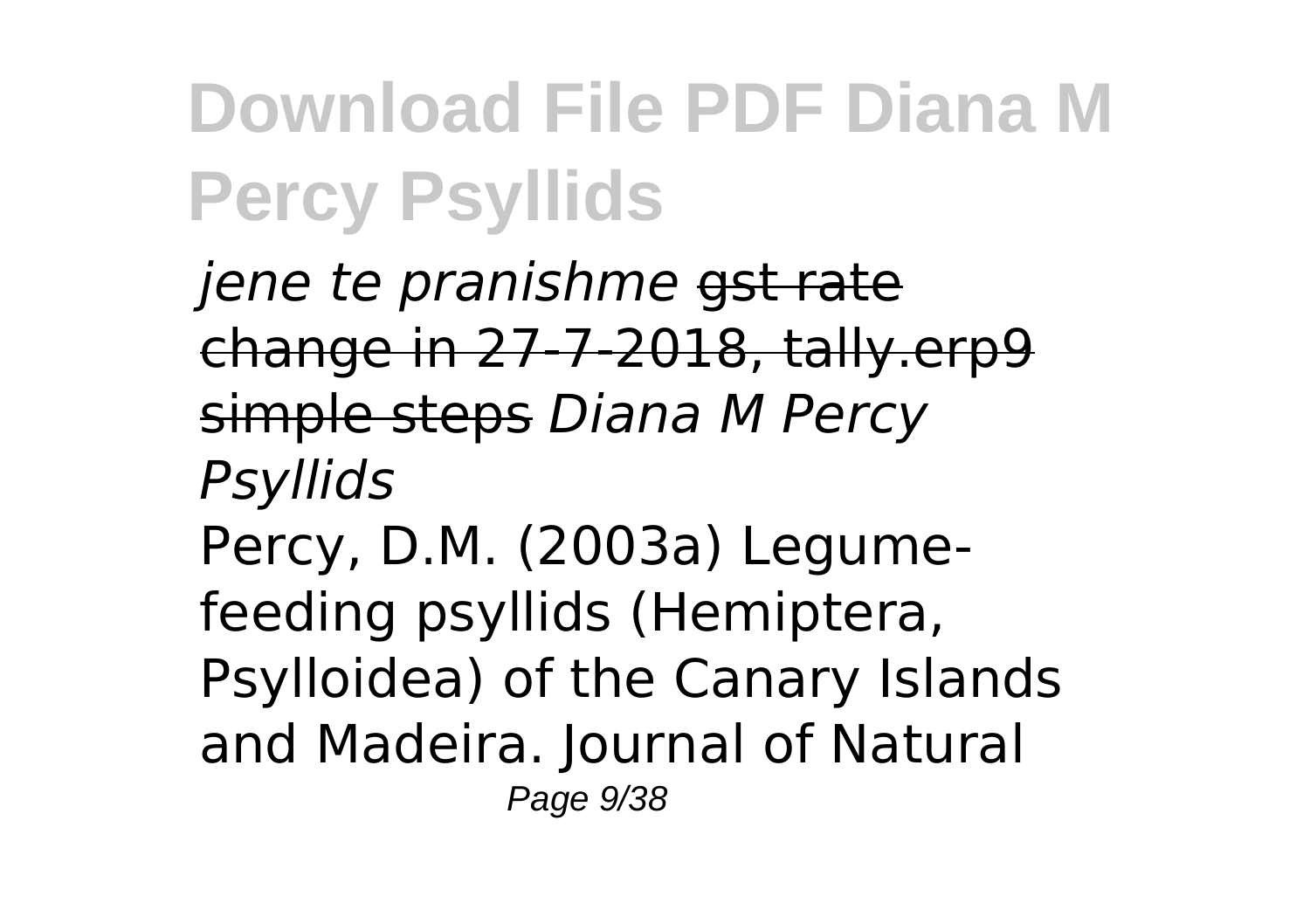History 37, 397-461. pdf (1980 kb) Percy, D.M. (2003b) Radiation, diversity and host plant interactions among island and continental legume-feeding psyllids. Evolution 57, 2540-2556. pdf (1599 kb)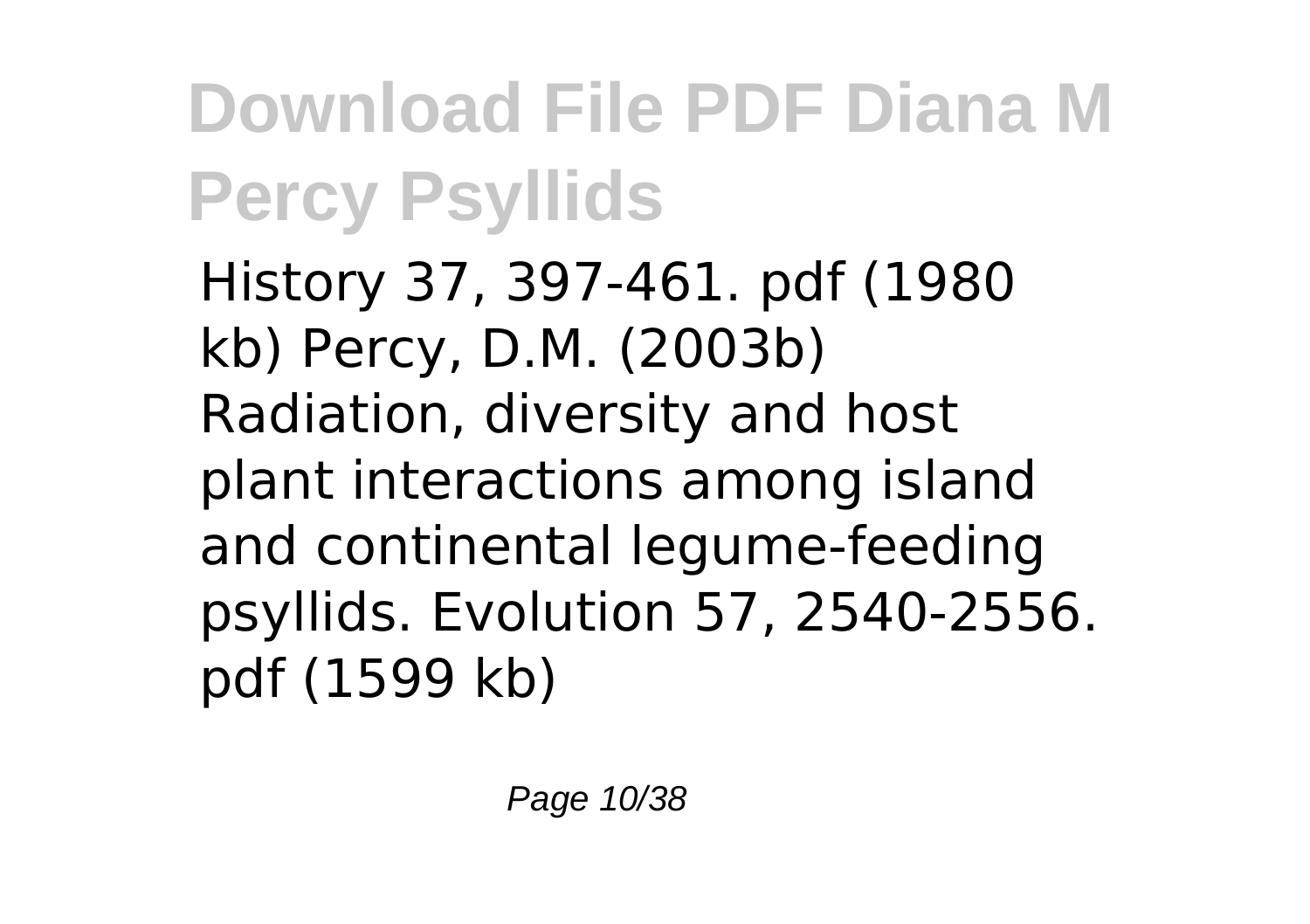*Diana M. Percy - psyllids* Percy, D.M. (2003) Radiation, diversity and host plant interactions among island and continental legume-feeding psyllids. Evolution 57, 2540-2556. pdf (1599 kb)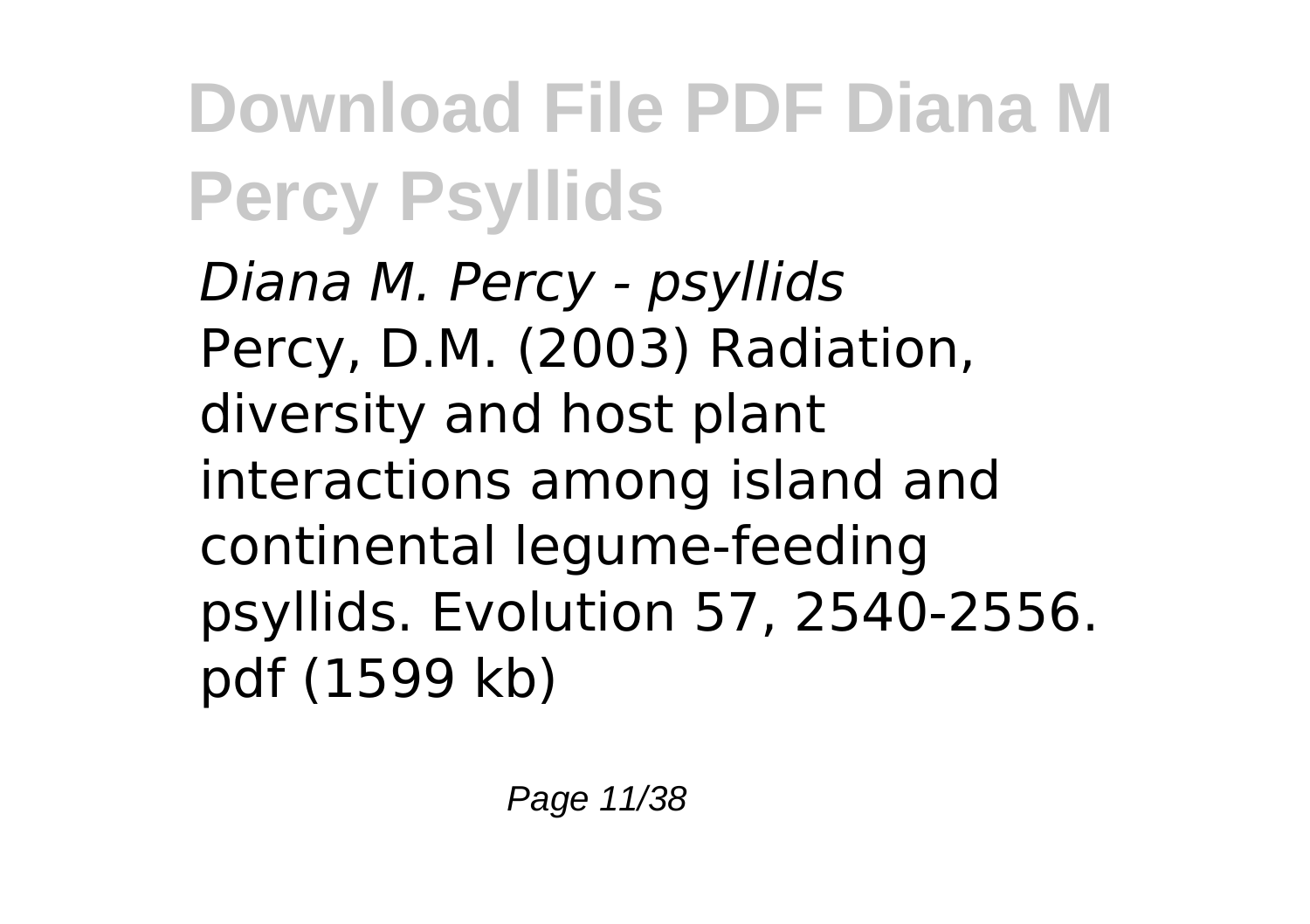*psyllids Home Page* Diana M. Percy - psyllids Diana M. Percy, Division of Environmental and Evolutionary Biology, Glasgow. Submitted for the degree of Doctor of Philosophy, University of Glasgow, 2001. Abstract Psyllids ('jumping plant Page 12/38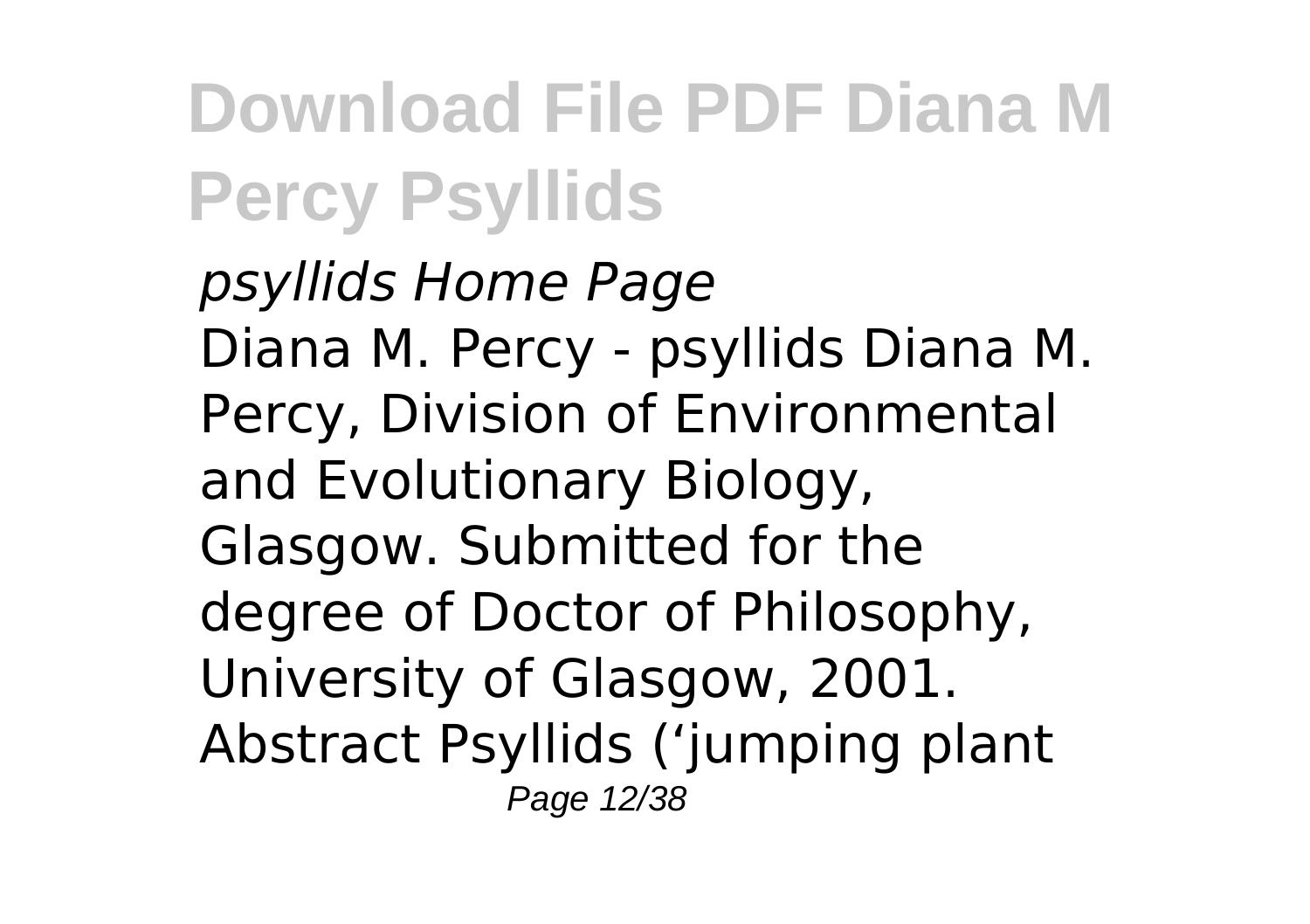lice') are small phytophagous insects that are related to aphids, scales and whiteflies (Hemiptera, Sternorrhyncha).

*Diana M Percy Psyllids bitofnews.com* Diana M. Percy - psyllids Diana M. Page 13/38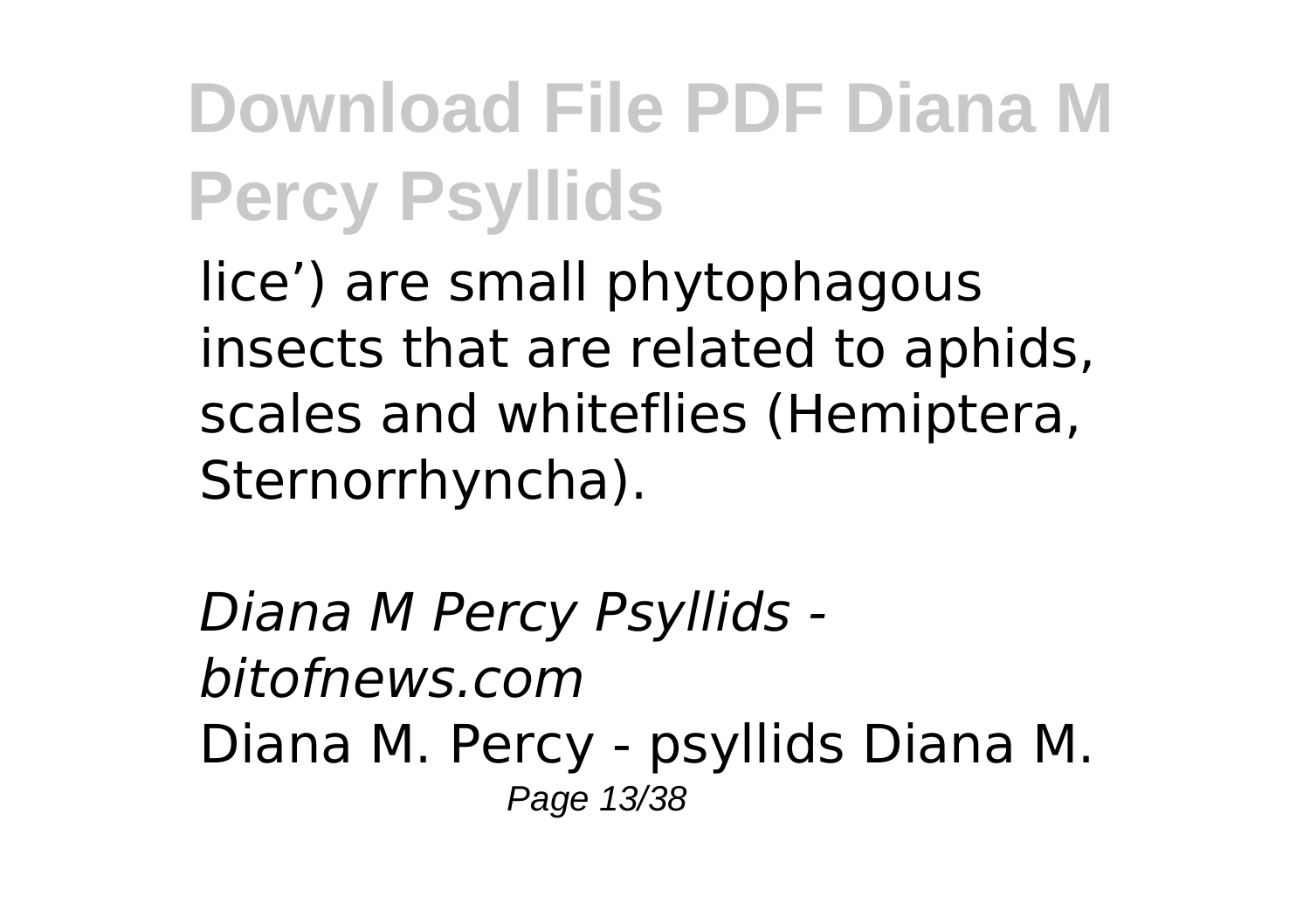Percy, Division of Environmental and Evolutionary Biology, Glasgow. Submitted for the degree of Doctor of Philosophy, University of Glasgow, 2001. Abstract Psyllids ('jumping plant lice') are small phytophagous insects that are related to aphids, Page 14/38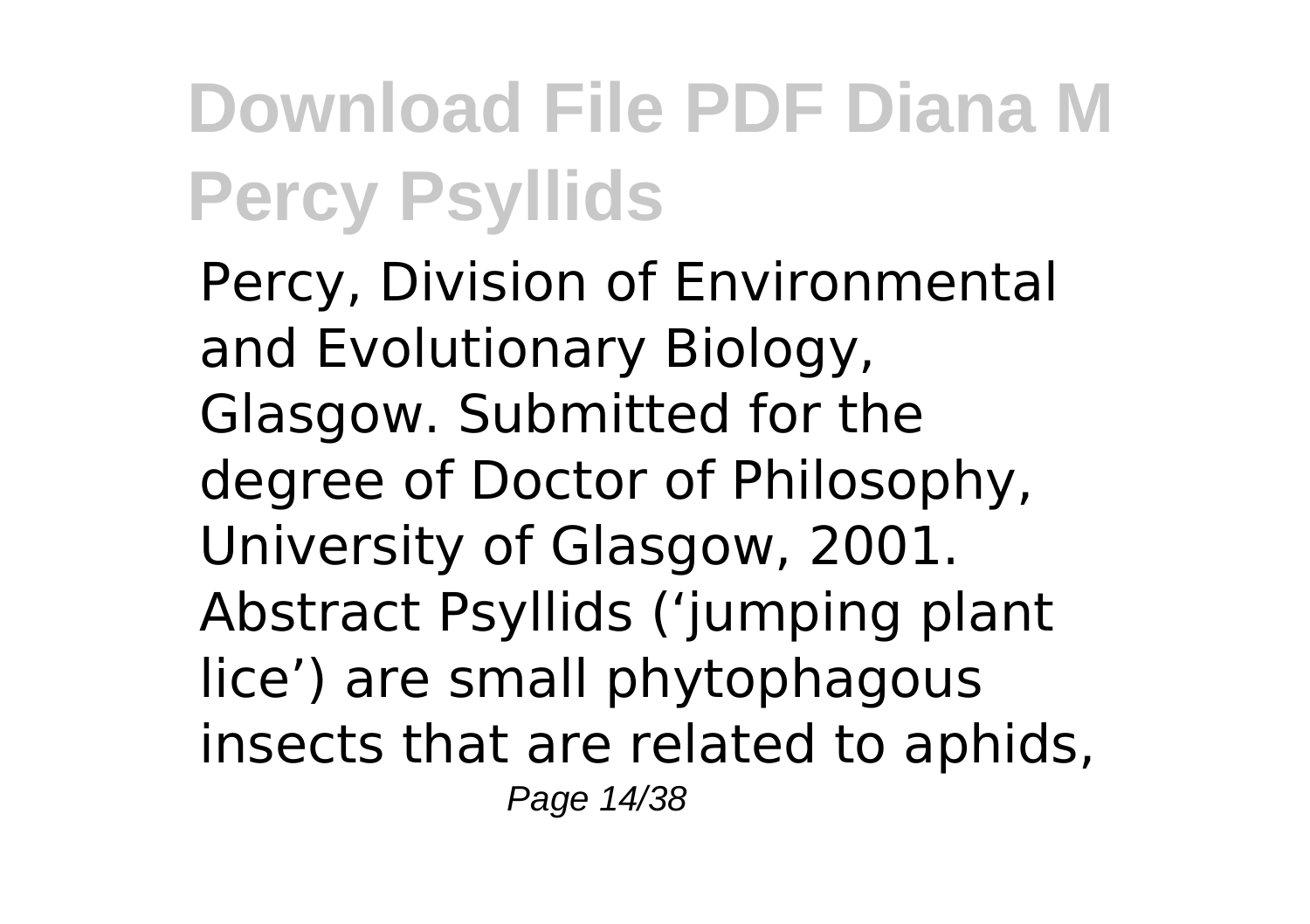scales and whiteflies (Hemiptera, Sternorrhyncha).

*Diana M Percy Psyllids mitrabagus.com* Diana M Percy Psyllids Percy, D.M. (2003a) Legume-feeding psyllids (Hemiptera, Psylloidea) of the Page 15/38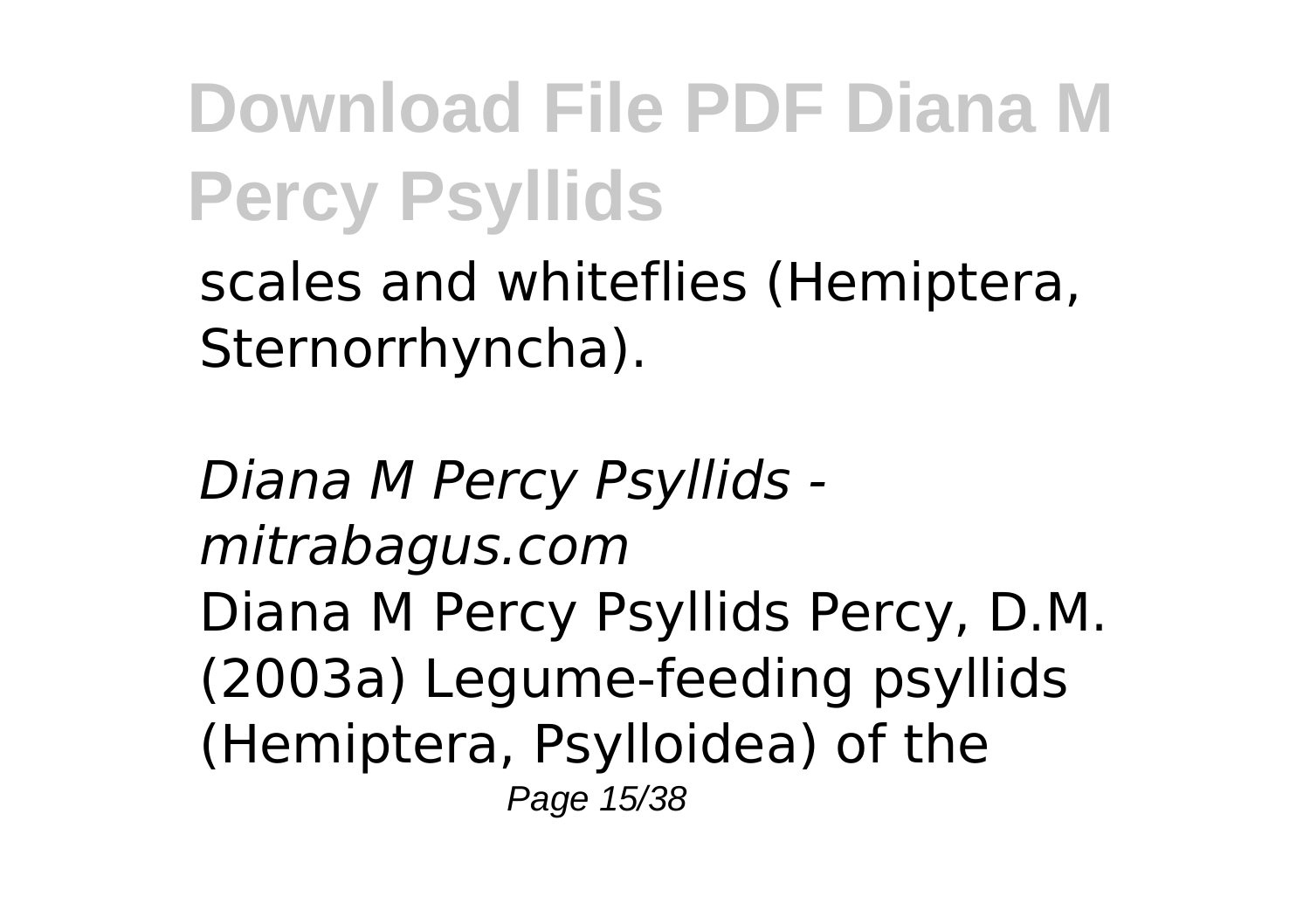Canary Islands and Madeira. Journal of Natural History 37, 397-461. pdf (1980 kb) Percy, D.M. (2003b) Radiation, diversity and host plant interactions among island and continental legume-feeding psyllids. Evolution 57, 2540-2556. pdf (1599 kb) Page 16/38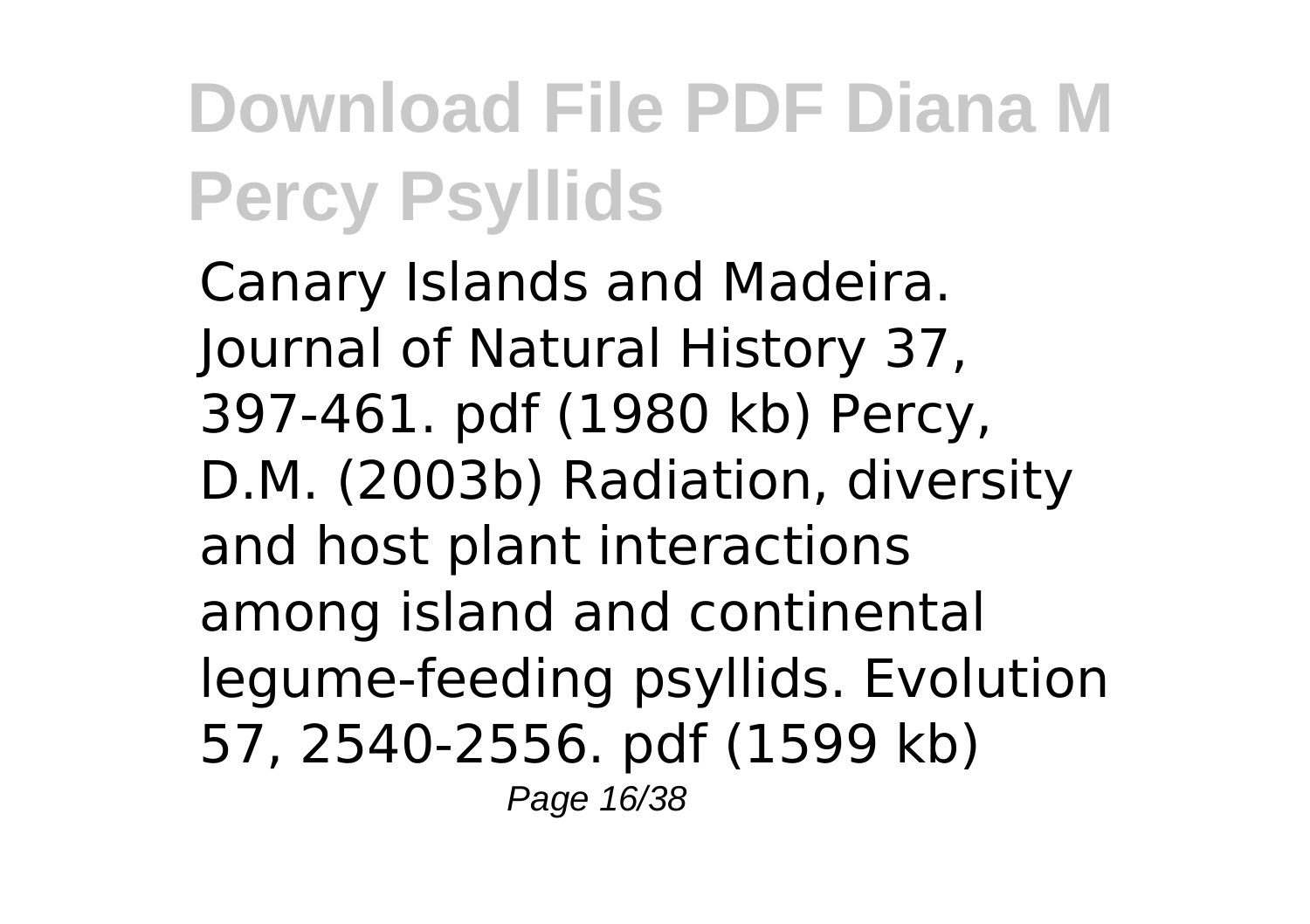Diana M. Percy - psyllids

*Diana M Percy Psyllids builder2.hpd-collaborative.org* Diana M. Percy - psyllids Percy, D.M. (2003) Radiation, diversity and host plant interactions among island and continental Page 17/38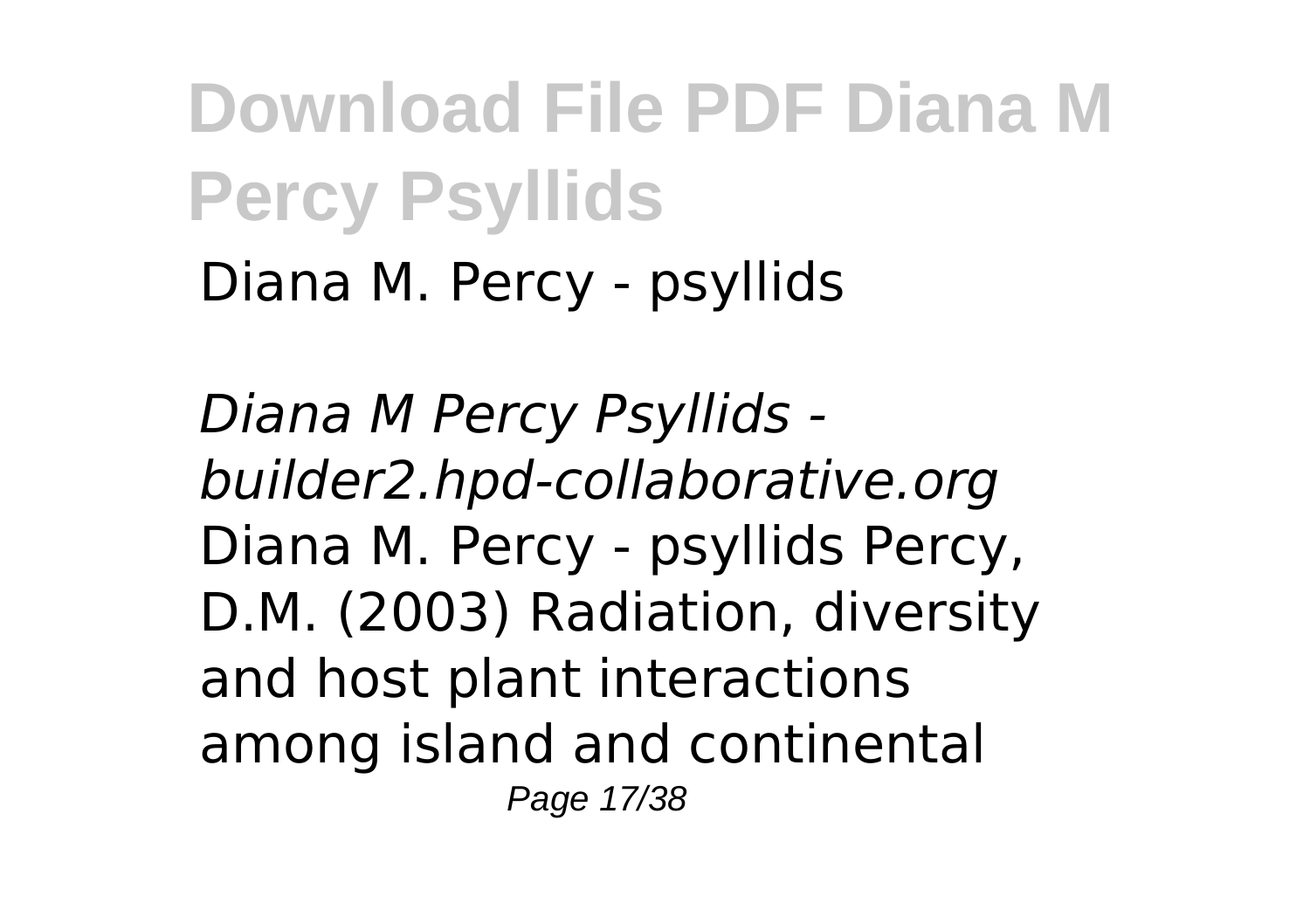legume- feeding psyllids. Evolution 57, 2540-2556. pdf (1599 kb) PSYLLIDS or 'jumping plant lice' (PSYLLOIDEA, HEMIPTERA) Diana M. Percy, Philip T. Butterill & Igor Malenovský To cite this article: Diana M. Percy, Philip T ... Page 18/38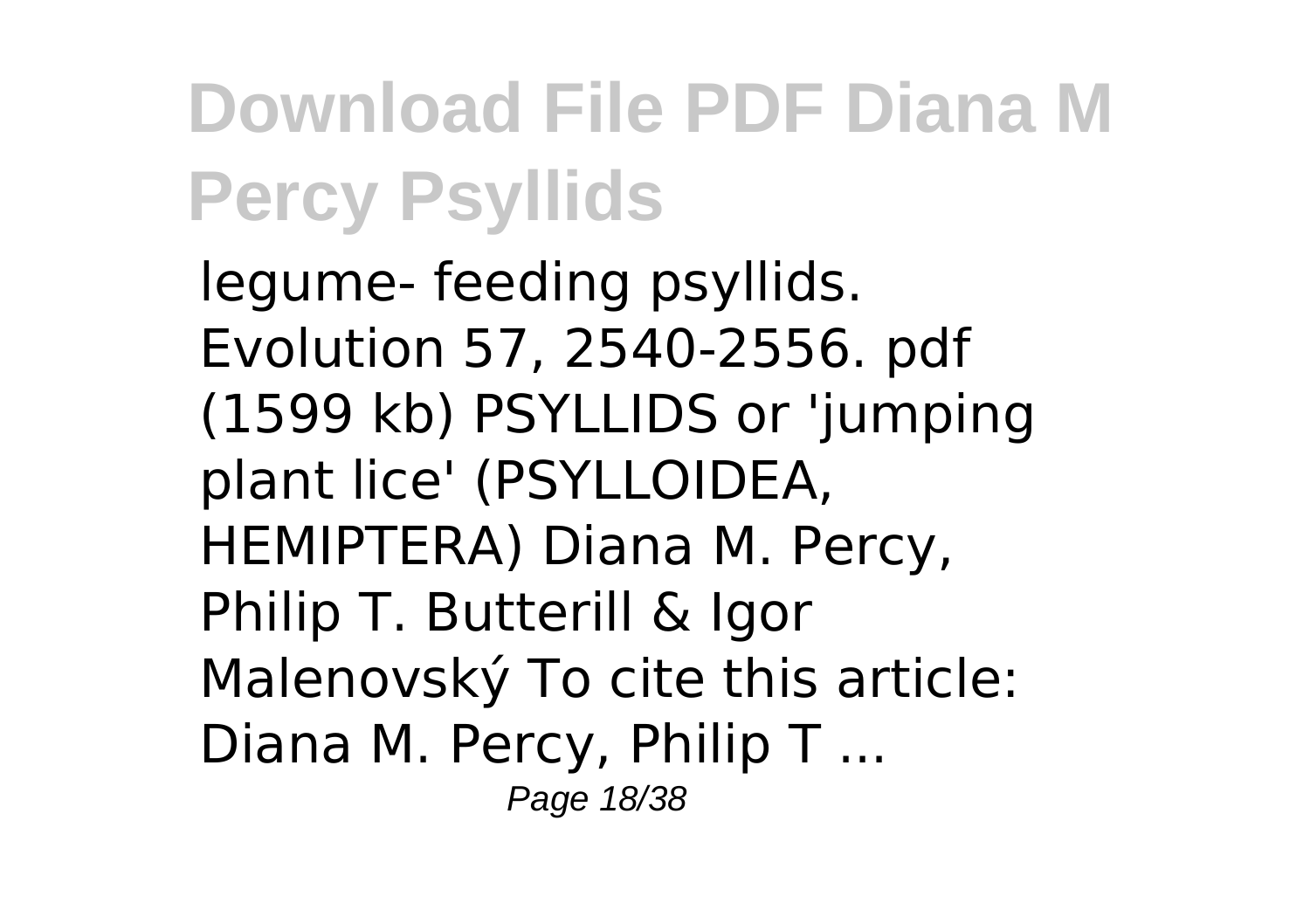*Diana M Percy Psyllids electionsdev.calmatters.org* Diana M Percy Psyllids Percy, D.M. (2003a) Legume-feeding psyllids (Hemiptera, Psylloidea) of the Canary Islands and Madeira. Journal of Natural History 37, Page 19/38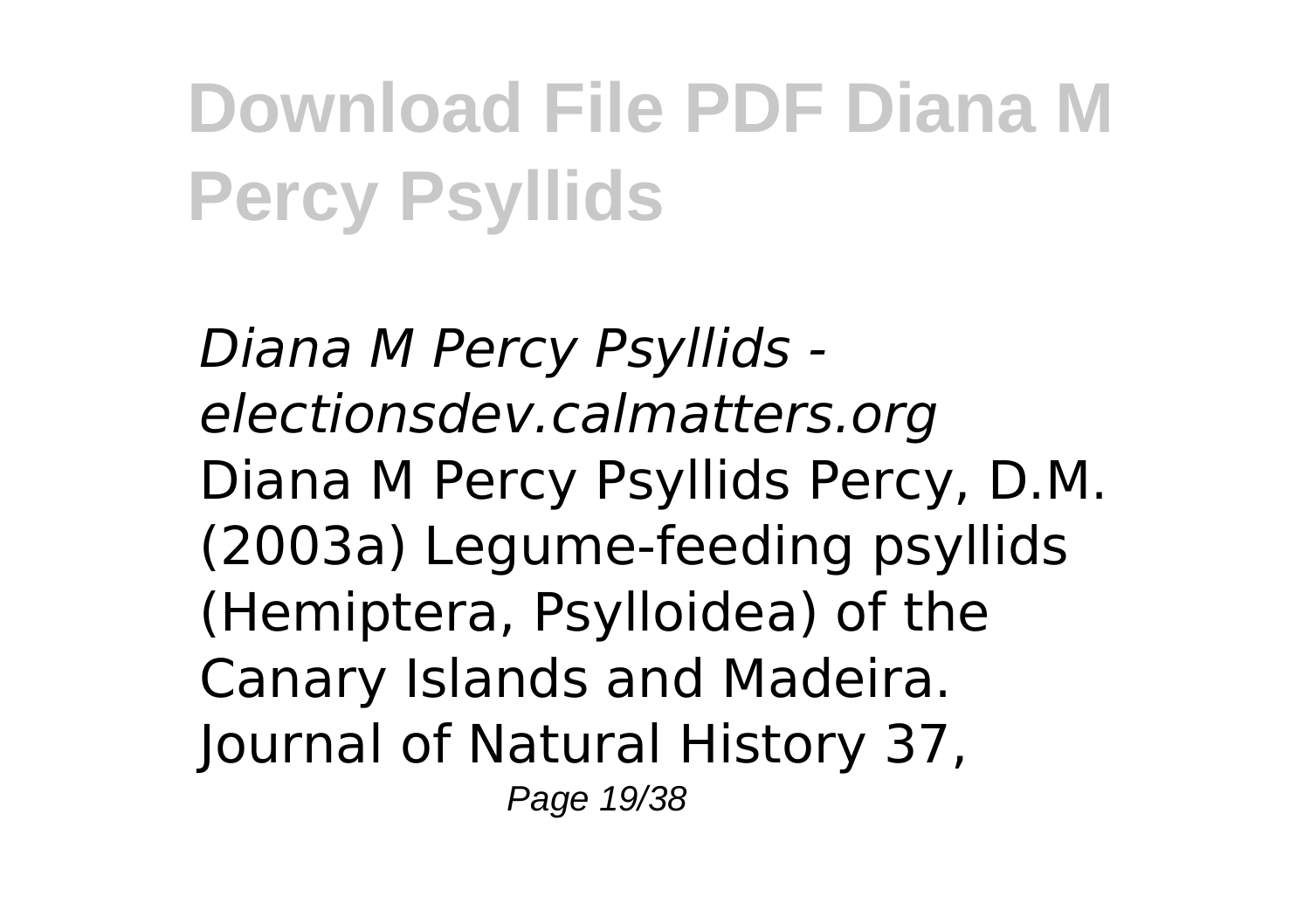397-461. pdf (1980 kb) Percy, D.M. (2003b) Radiation, diversity and host plant interactions among island and continental legume-feeding psyllids. Evolution 57, 2540-2556. pdf (1599 kb) Diana M. Percy - psyllids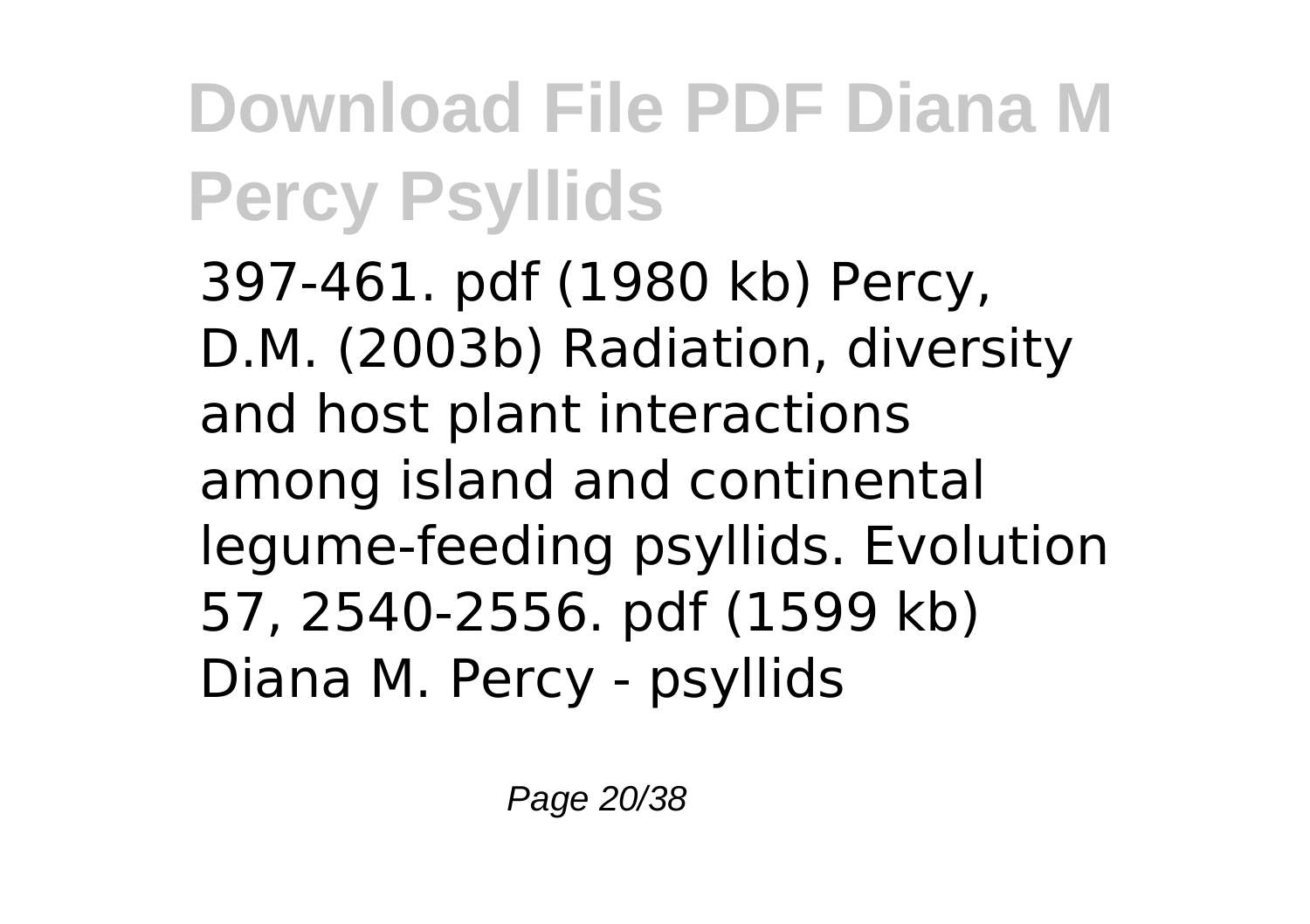*Diana M Percy Psyllids chimerayanartas.com* Diana M. Percy, Division of Environmental and Evolutionary Biology, Glasgow. Submitted for the degree of Doctor of Philosophy, University of Glasgow, 2001. Abstract Psyllids Page 21/38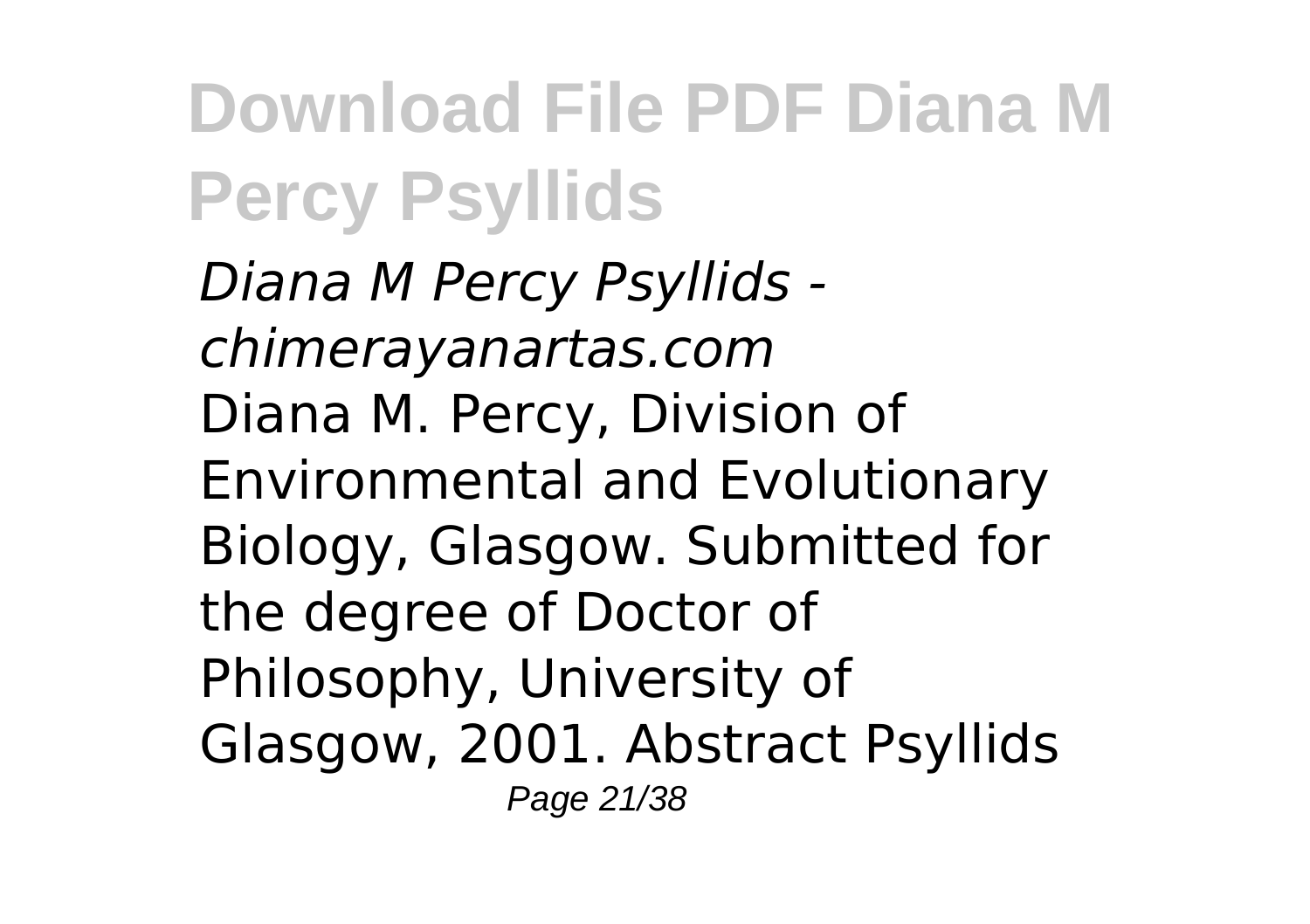('jumping plant lice') are small phytophagous insects that are related to aphids, scales and whiteflies (Hemiptera, Sternorrhyncha). Psyllids are highly host specific,

*Diana M. Percy - psyllids* Page 22/38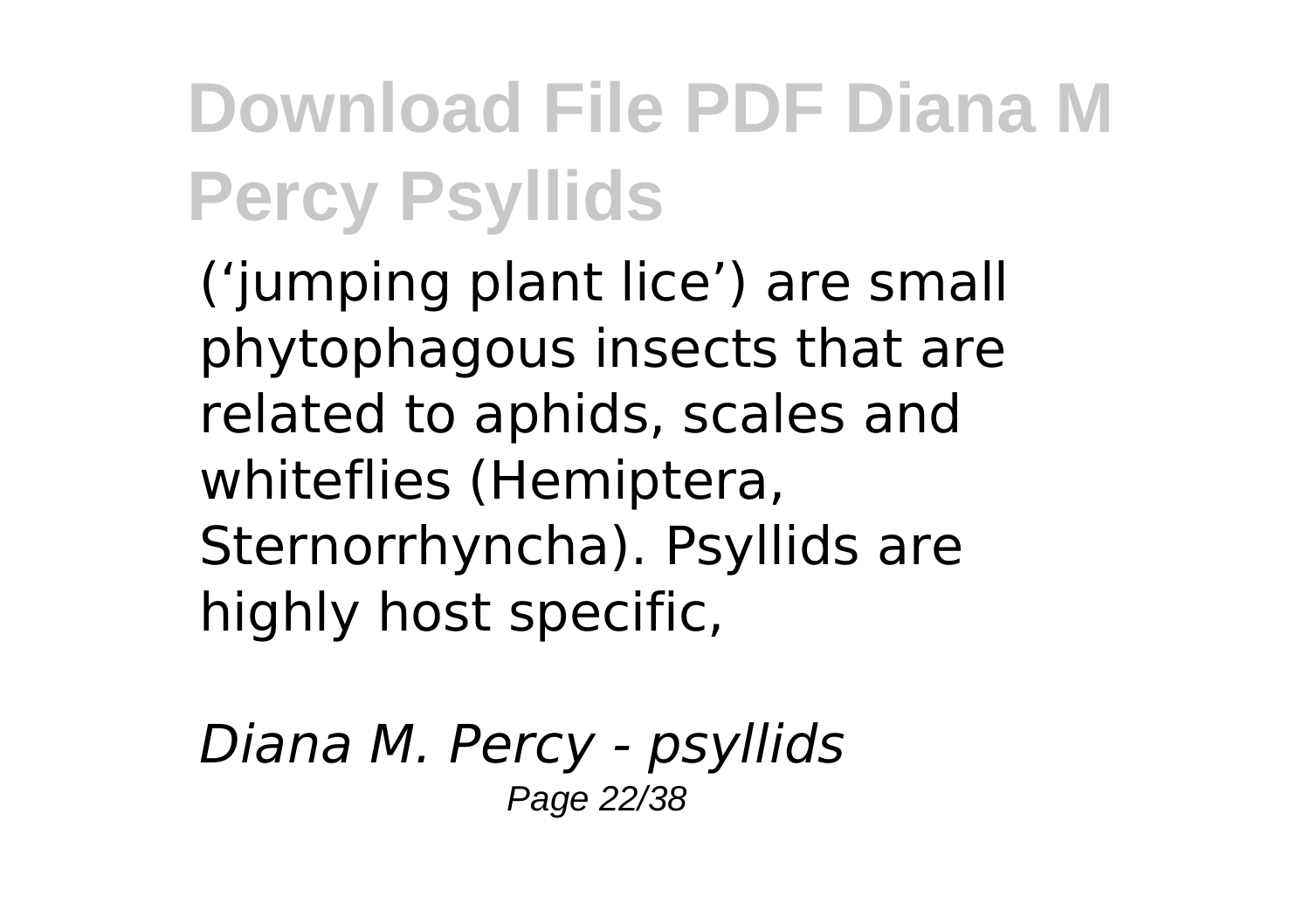psyllids Home Page Diana M. Percy, Division of Environmental and Evolutionary Biology, Glasgow. Submitted for the degree of Doctor of Philosophy, University of Glasgow, 2001. Abstract Psyllids ('jumping plant lice') are small phytophagous Page 23/38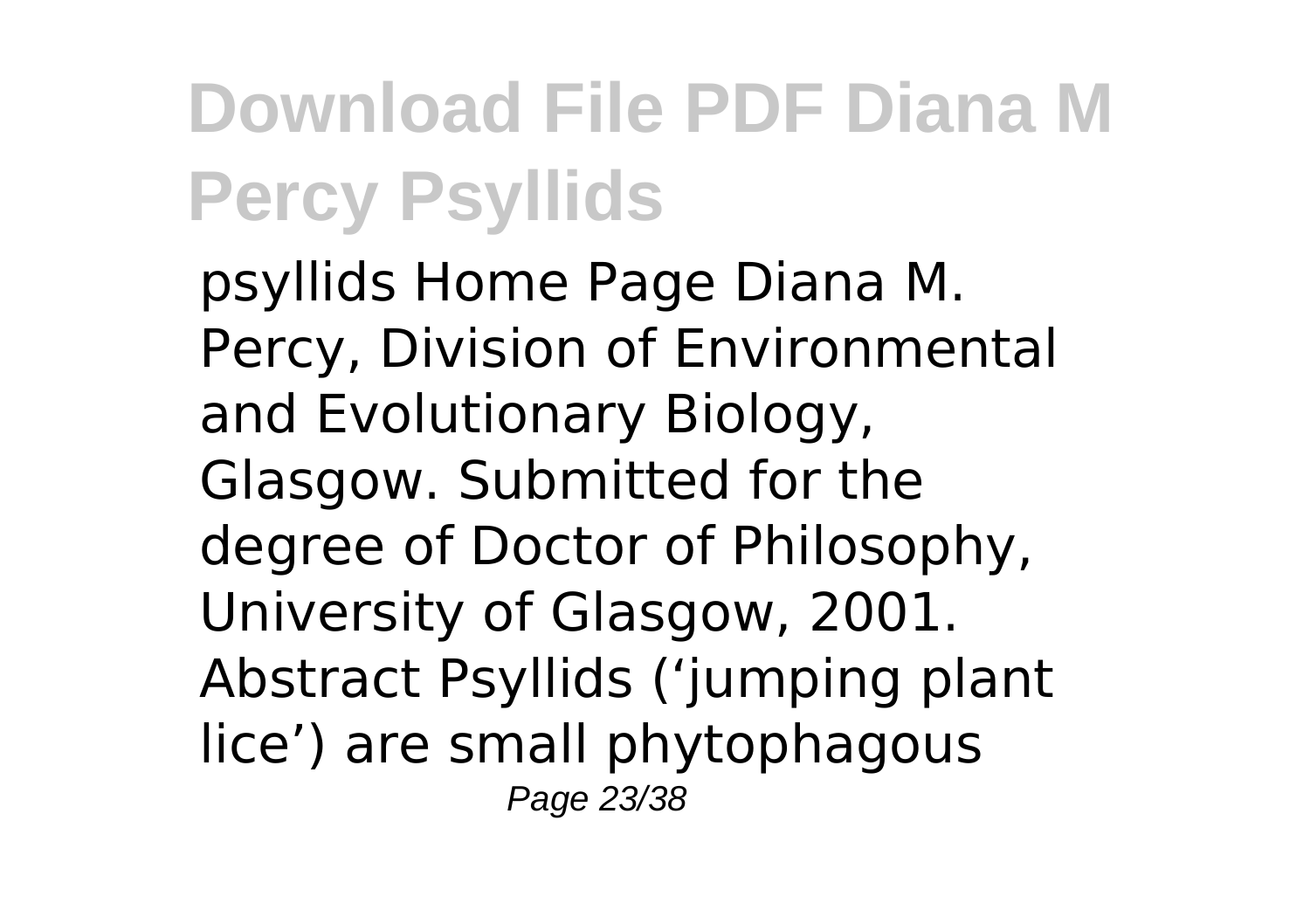insects that are related to aphids, scales and whiteflies (Hemiptera, Sternorrhyncha). Psyllids are highly host specific, Diana M. Percy - psyllids.org

*Diana M Percy Psyllids engineeringstudymaterial.net* Page 24/38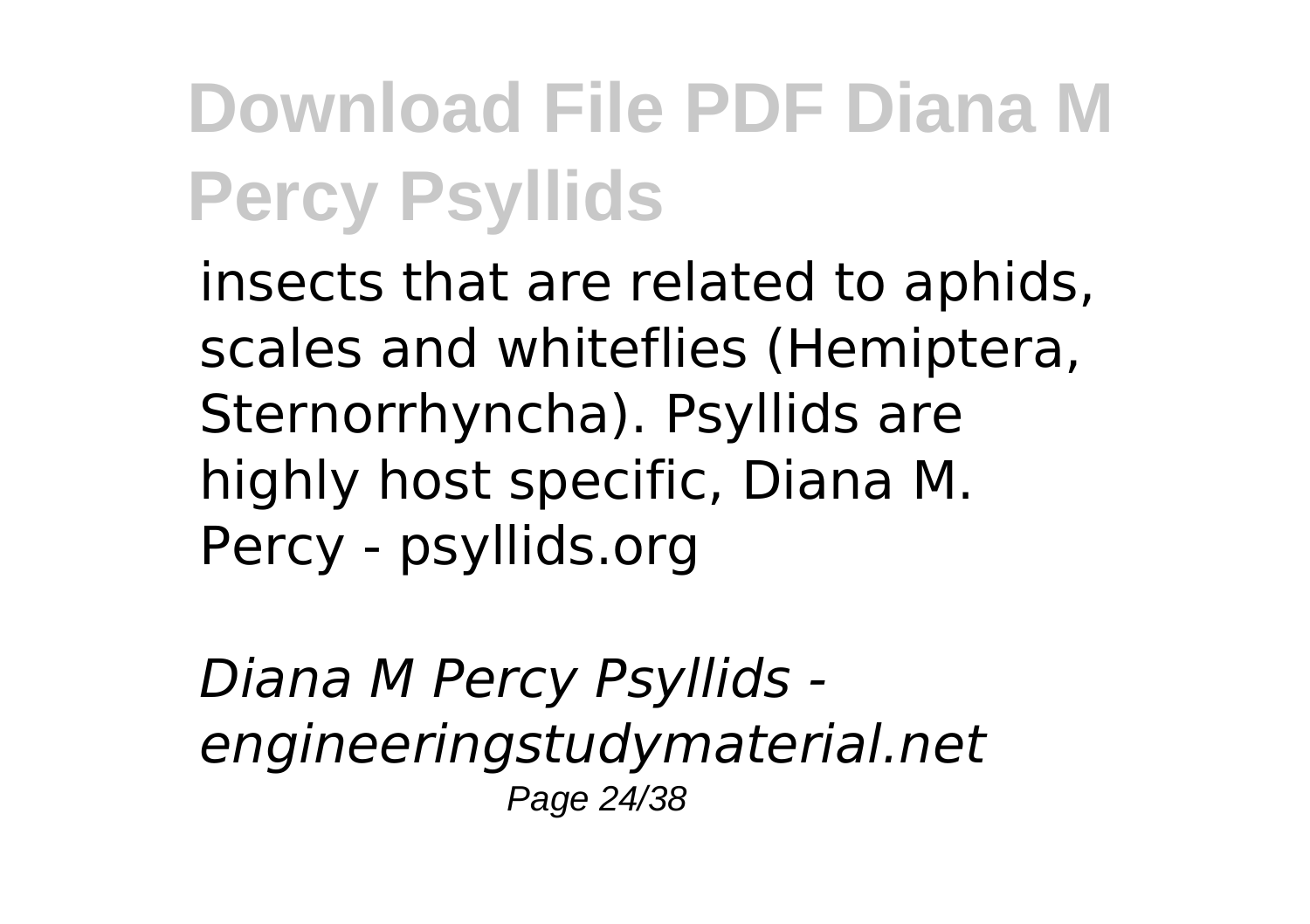Percy, D.M. (2003a) Legumefeeding psyllids (Hemiptera, Psylloidea) of the Canary Islands and Madeira. Journal of Natural History 37, 397-461. pdf (1980 kb) Percy, D.M. (2003b) Radiation, diversity and host plant interactions among island Page 25/38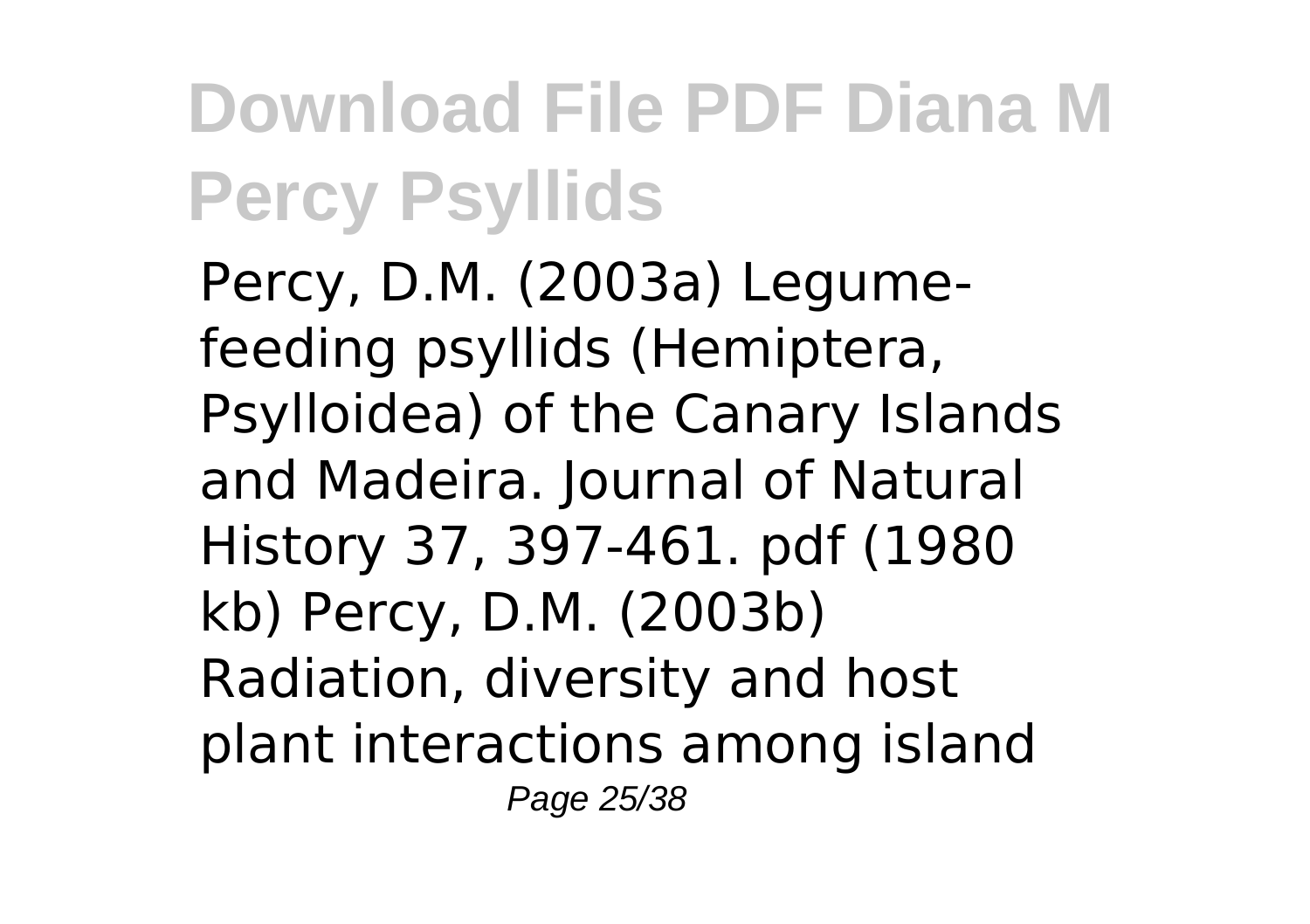and continental legume-feeding psyllids. Evolution 57, 2540-2556. pdf (1599 kb)

*Macaronesian psyllids* radiation, diversity, and hostplant interactions among island and continental legume-feeding Page 26/38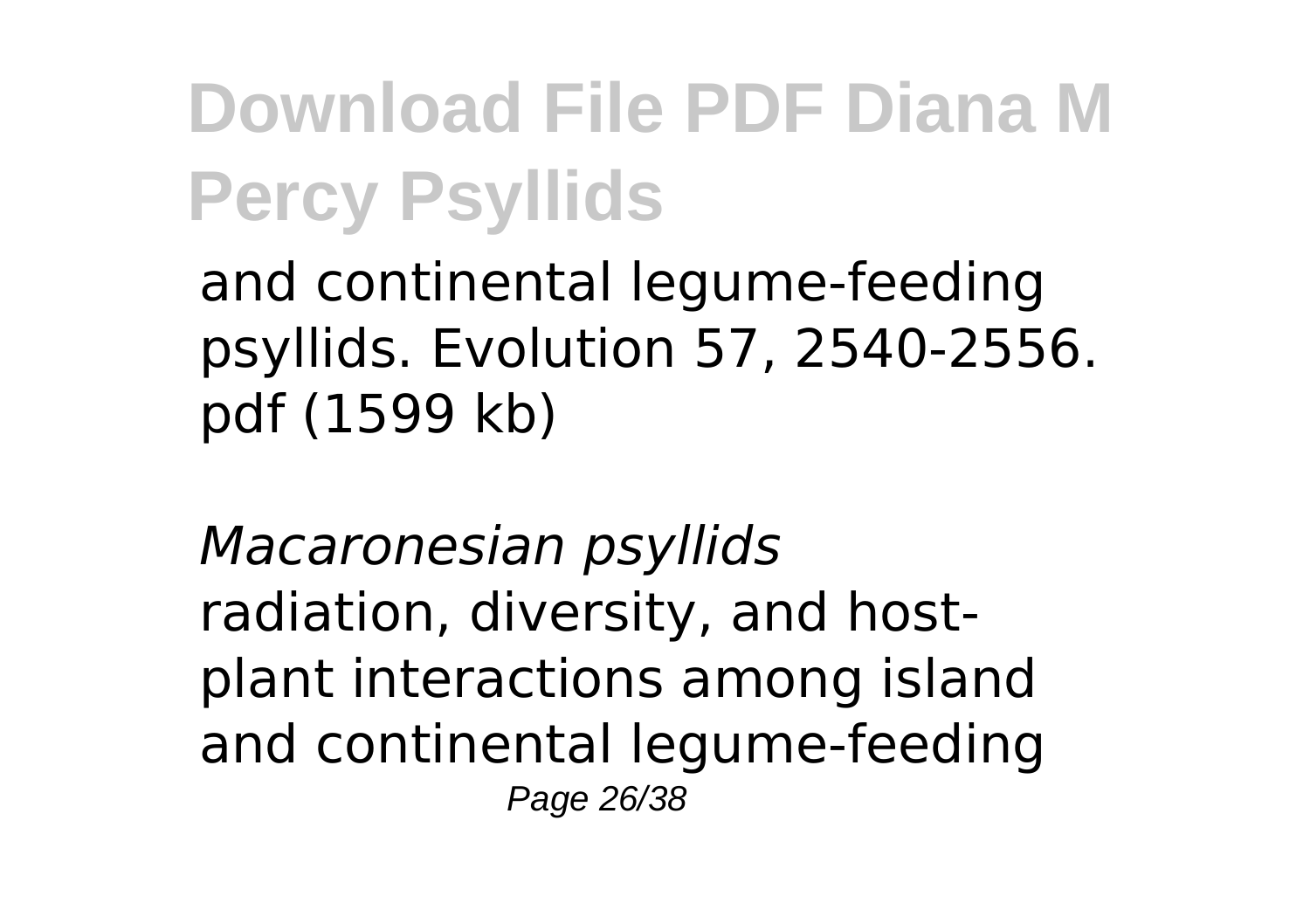psyllids Diana M. Percy † Article first published online: 9 MAY 2007 Diana M. Percy - psyllids Diana M. Percy, Division of Environmental and Evolutionary Biology, Glasgow. Submitted for the degree of Doctor of Philosophy, University of Glasgow, 2001. Page 27/38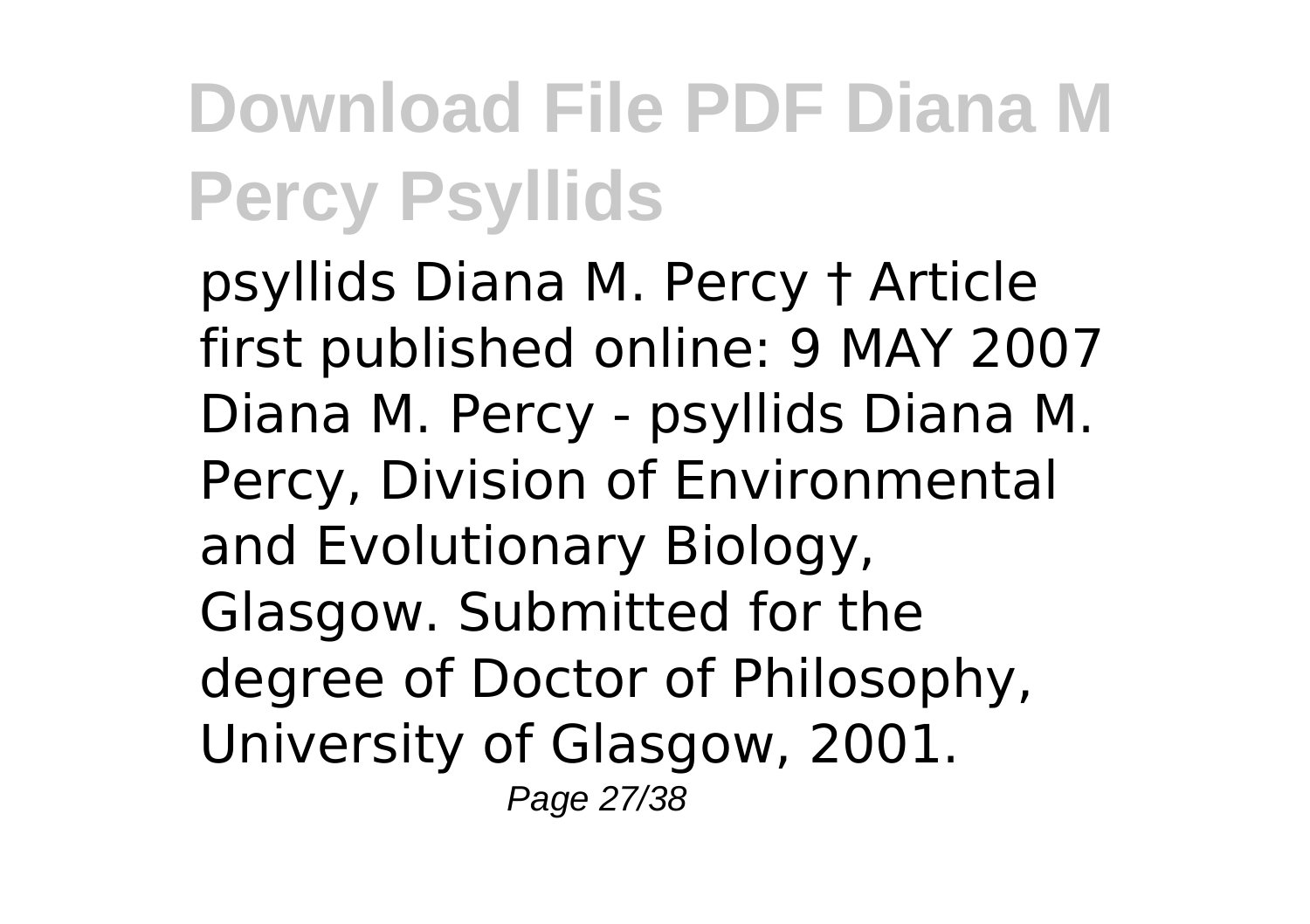*Diana M Percy Psyllids vitaliti.integ.ro* PSYLLIDS OF ECONOMIC IMPORTANCE. This page is created and maintained by Diana M. Percy. All images, unless otherwise noted, are copyright © Page 28/38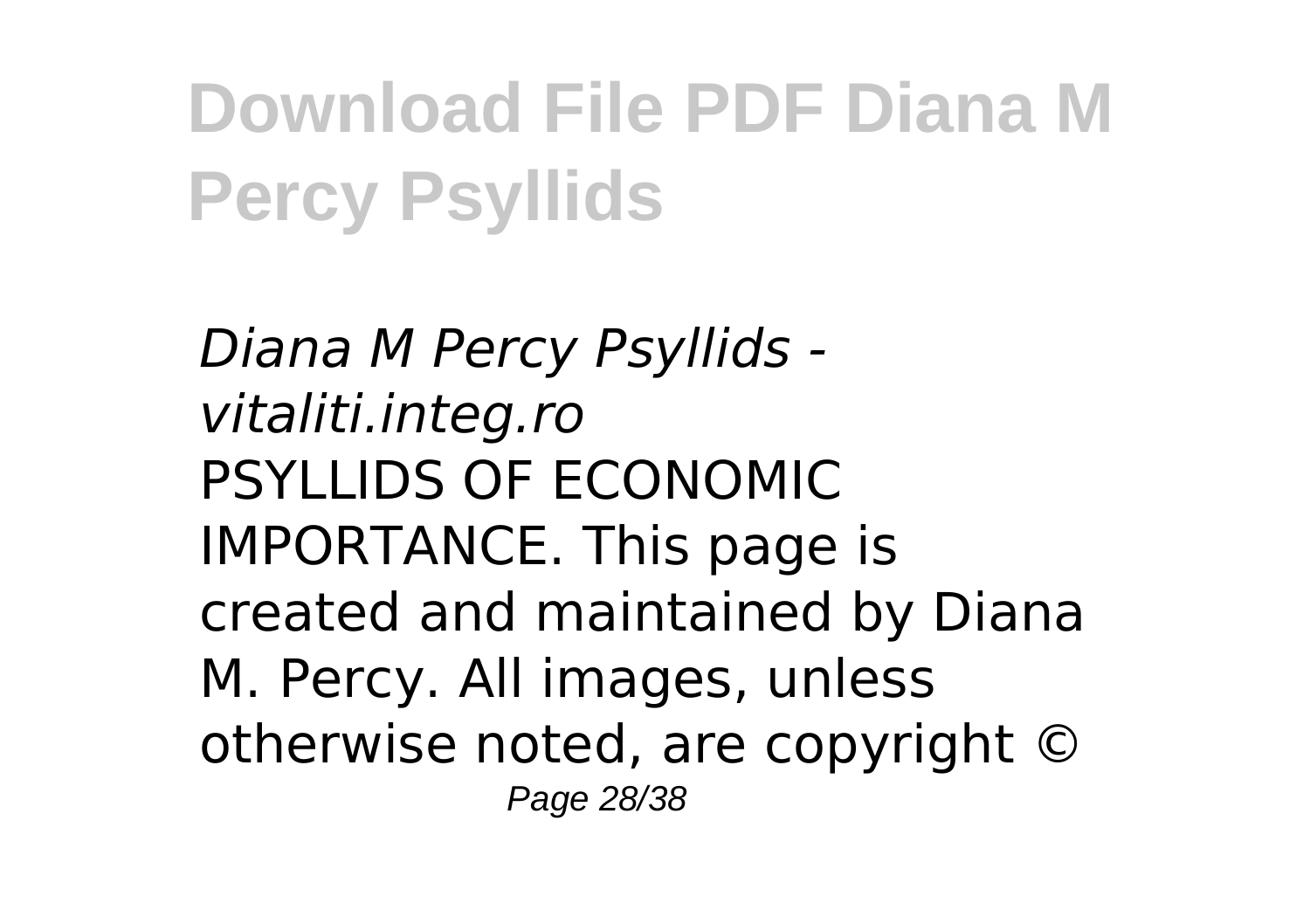Diana M. Percy. Psyllids of economic importance include pests such as the carrot, potato, citrus and avocado psyllids. Some of the other plants adversely affected by psyllids include: pear, apple, apricot, pistachio, olive, gum trees ( Eucalyptus spp.), Page 29/38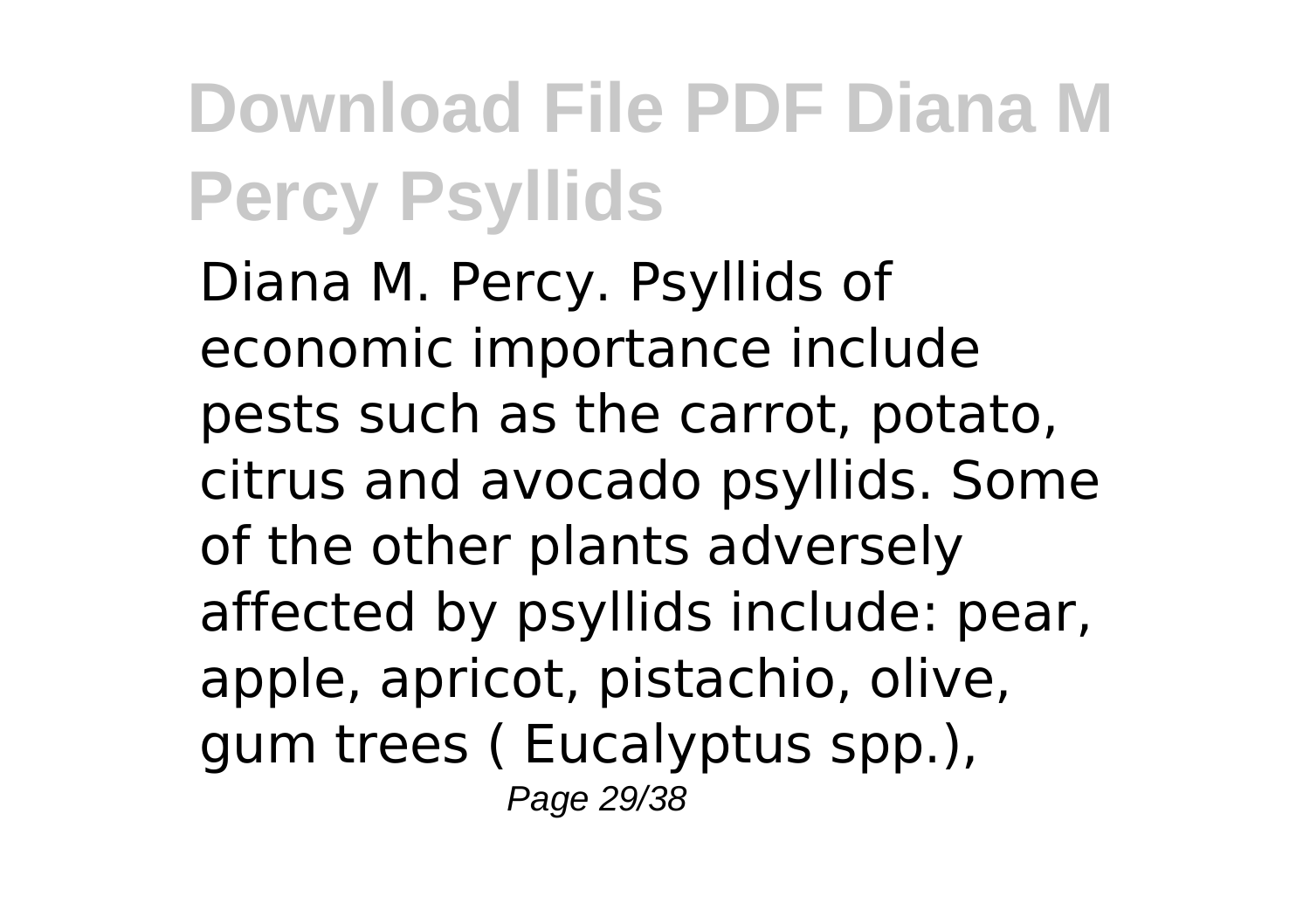wattles ( Acacia spp.), bay ( Laurus nobilis ), persimmon ( Diospyros spp.), lillypilly or rose apple

*PSYLLIDS OF ECONOMIC IMPORTANCE - psyllids Home Page*

Page 30/38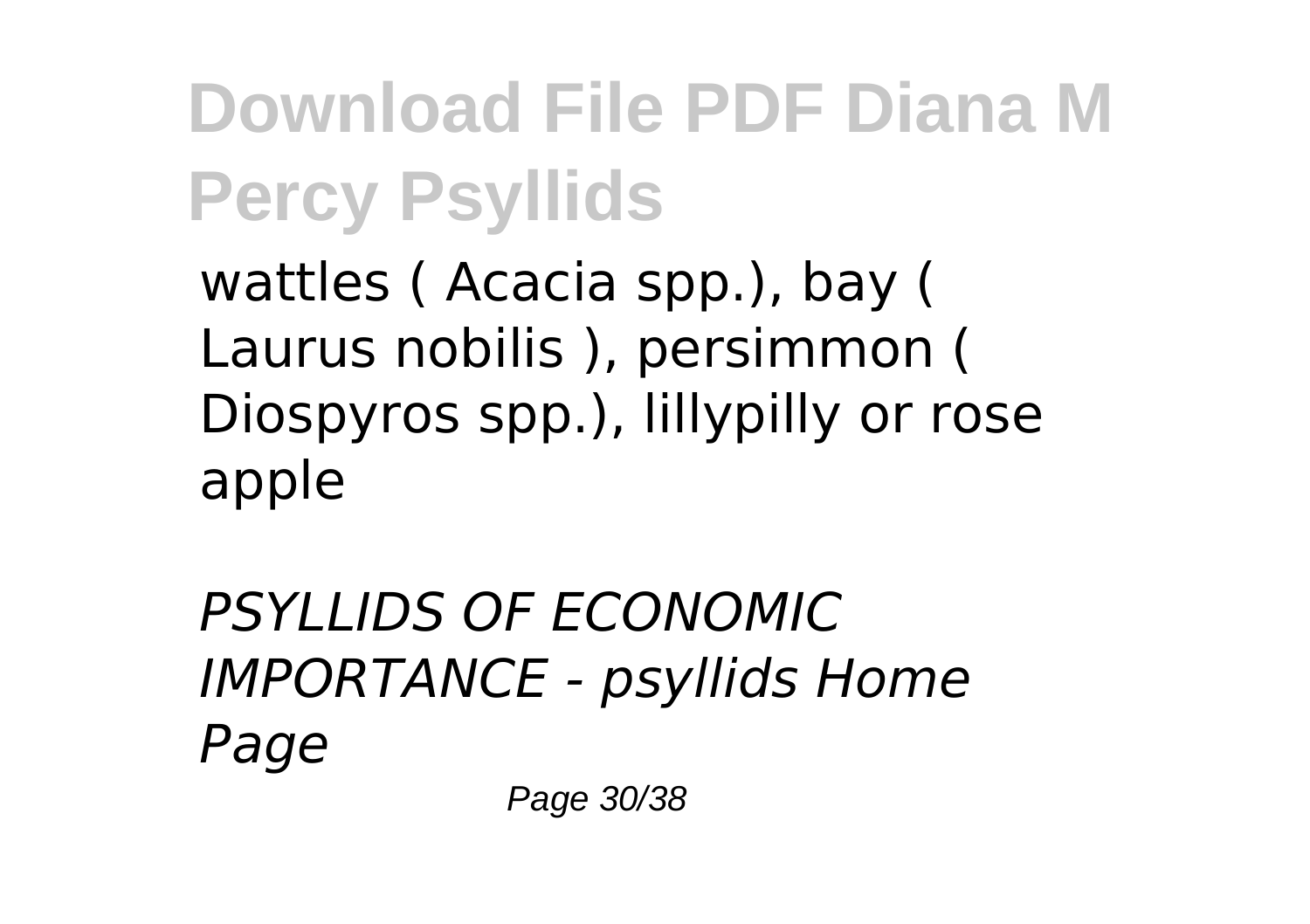Read Book Diana M Percy Psyllids Diana M Percy, Roderic D M Page, Quentin C B Cronk, ... We collected legume-feeding psyllids (Percy, 2002, 2003a) and their Genisteae hosts (Percy and Cronk, 2002) from Europe, North Africa, and Macaronesia and used Page 31/38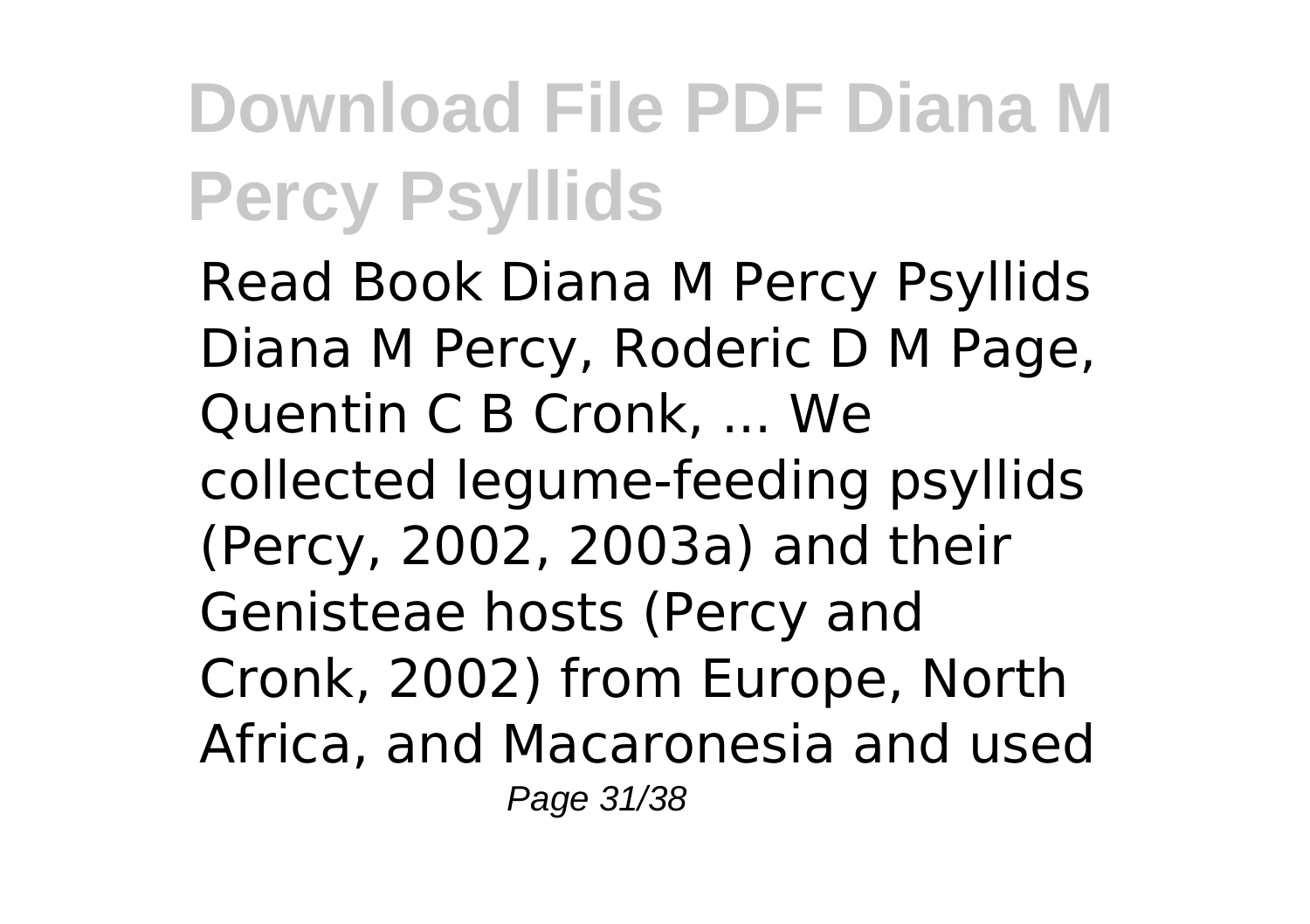molecular sequence data to construct trees . Species referred to here follow published taxonomic descriptions

*Diana M Percy Psyllids orrisrestaurant.com* Diana M Percy Psyllids Percy, D.M. Page 32/38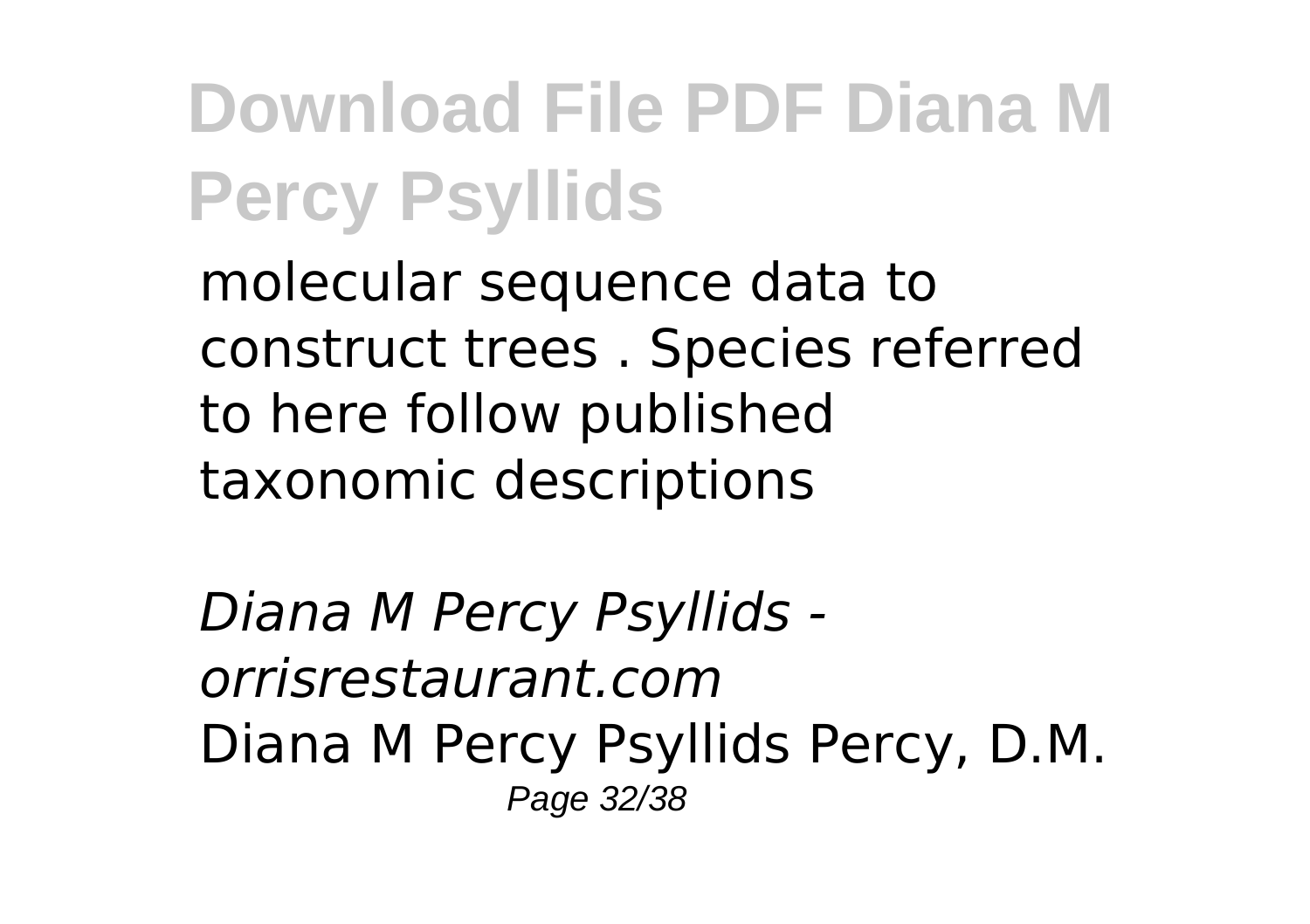(2003a) Legume-feeding psyllids (Hemiptera, Psylloidea) of the Canary Islands and Madeira. Journal of Natural History 37, 397-461. pdf (1980 kb) Percy, D.M. (2003b) Radiation, diversity and host plant interactions among island and continental Page 33/38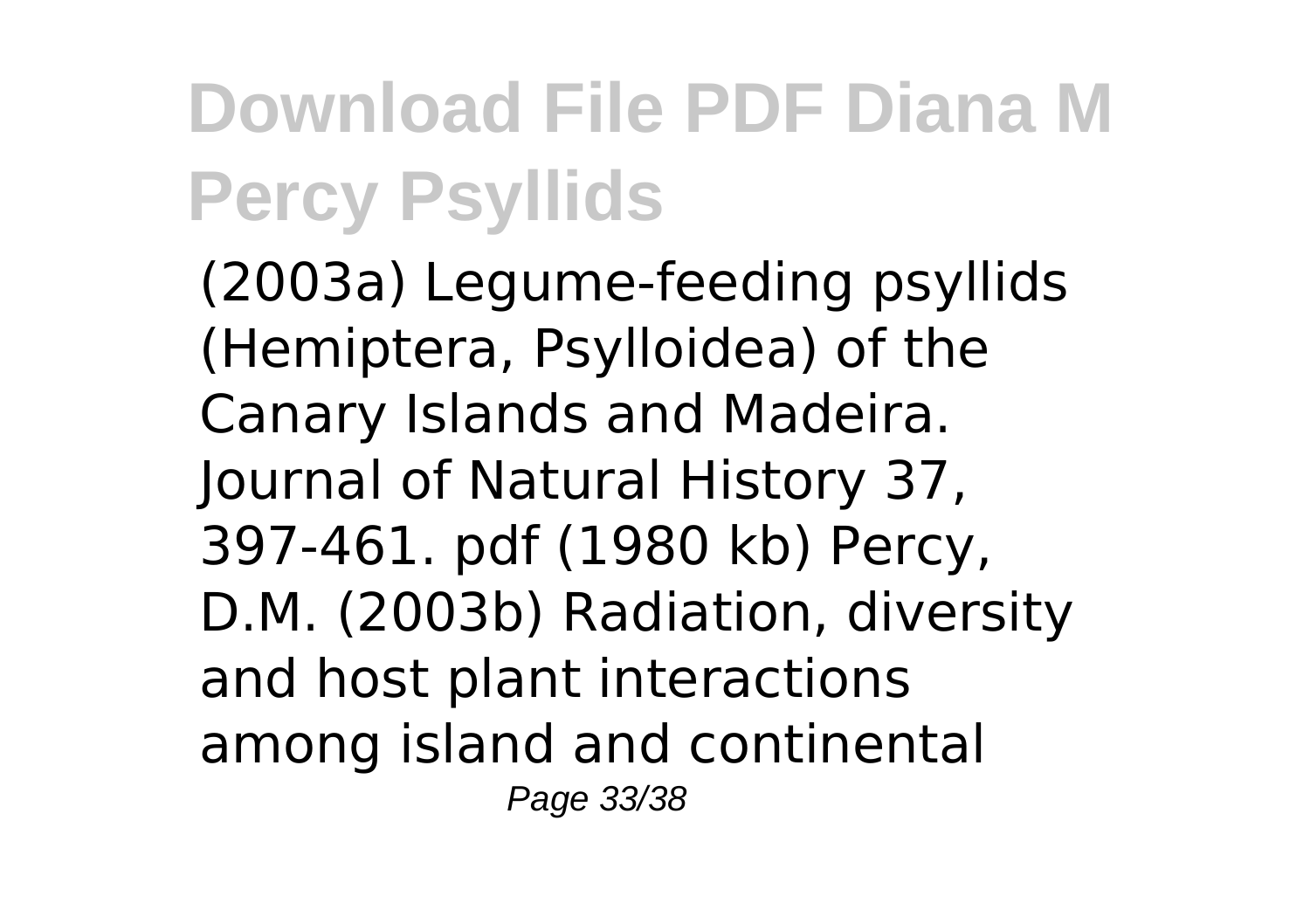legume-feeding psyllids. Evolution 57, 2540-2556. pdf (1599 kb ...

*Diana M Percy Psyllids modularscale.com* Diana M Percy Psyllids Percy, D.M. (2003a) Legume-feeding psyllids (Hemiptera, Psylloidea) of the Page 34/38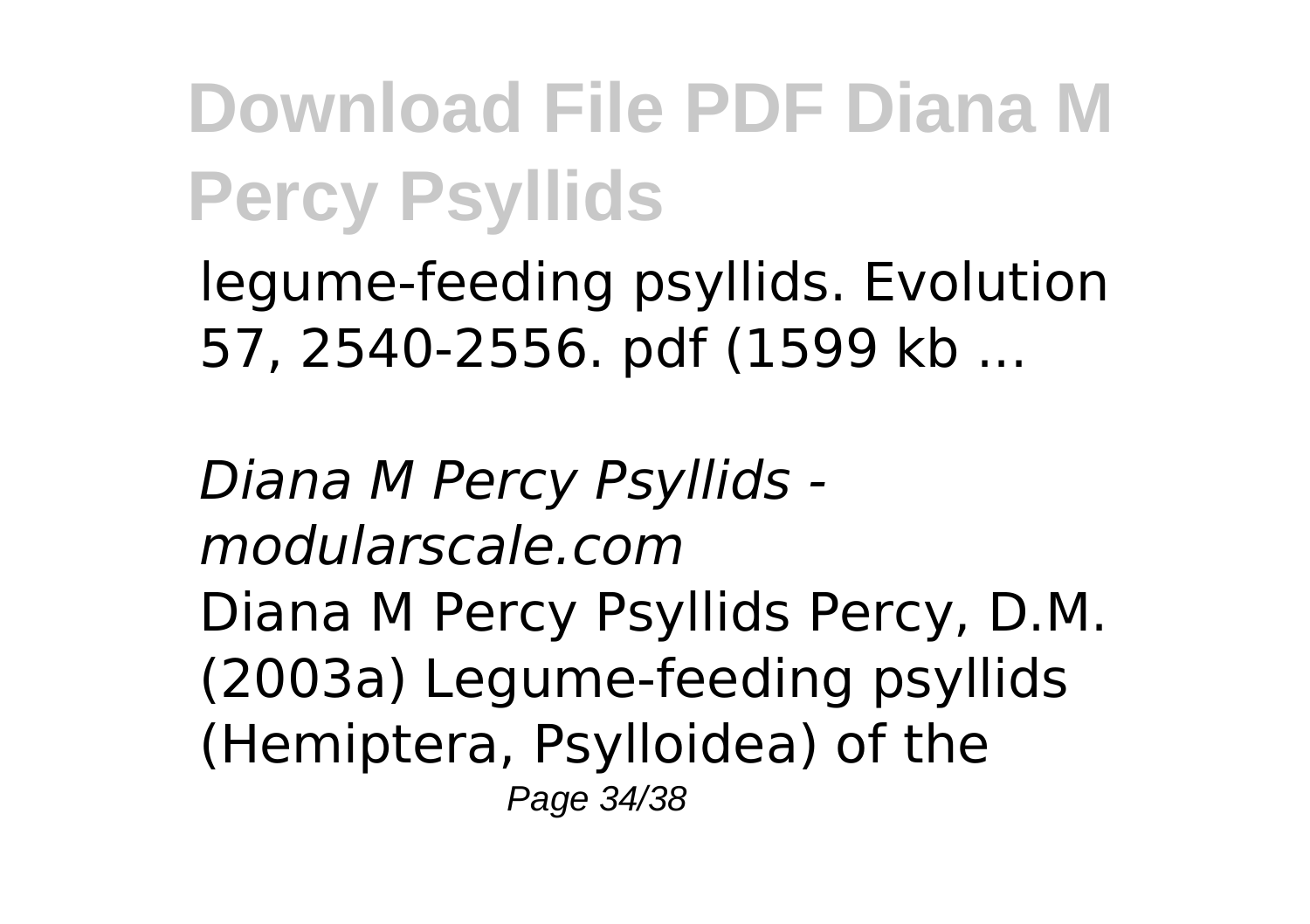Canary Islands and Madeira. Journal of Natural History 37, 397-461. pdf (1980 kb) Percy, D.M. (2003b) Radiation, diversity and host plant interactions among island and continental legume-feeding psyllids. Evolution 57, 2540-2556. pdf (1599 kb) Page 35/38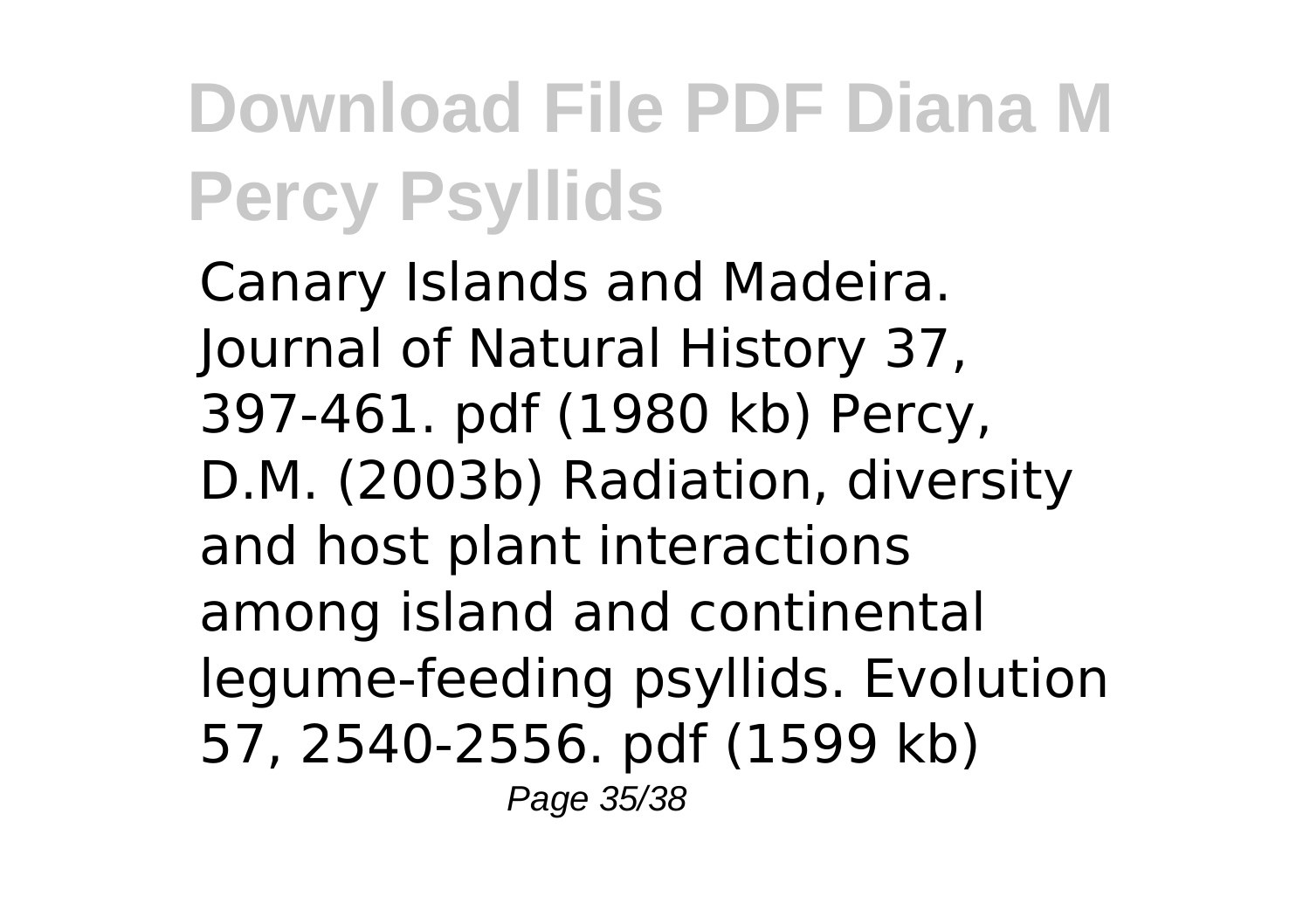Diana M. Percy - psyllids

*Diana M Percy Psyllids tuttobiliardo.it* Diana M. Percy The endemic Hawaiian genus Swezeyana Caldwell, 1940 is highly distinctive due to the extremely Page 36/38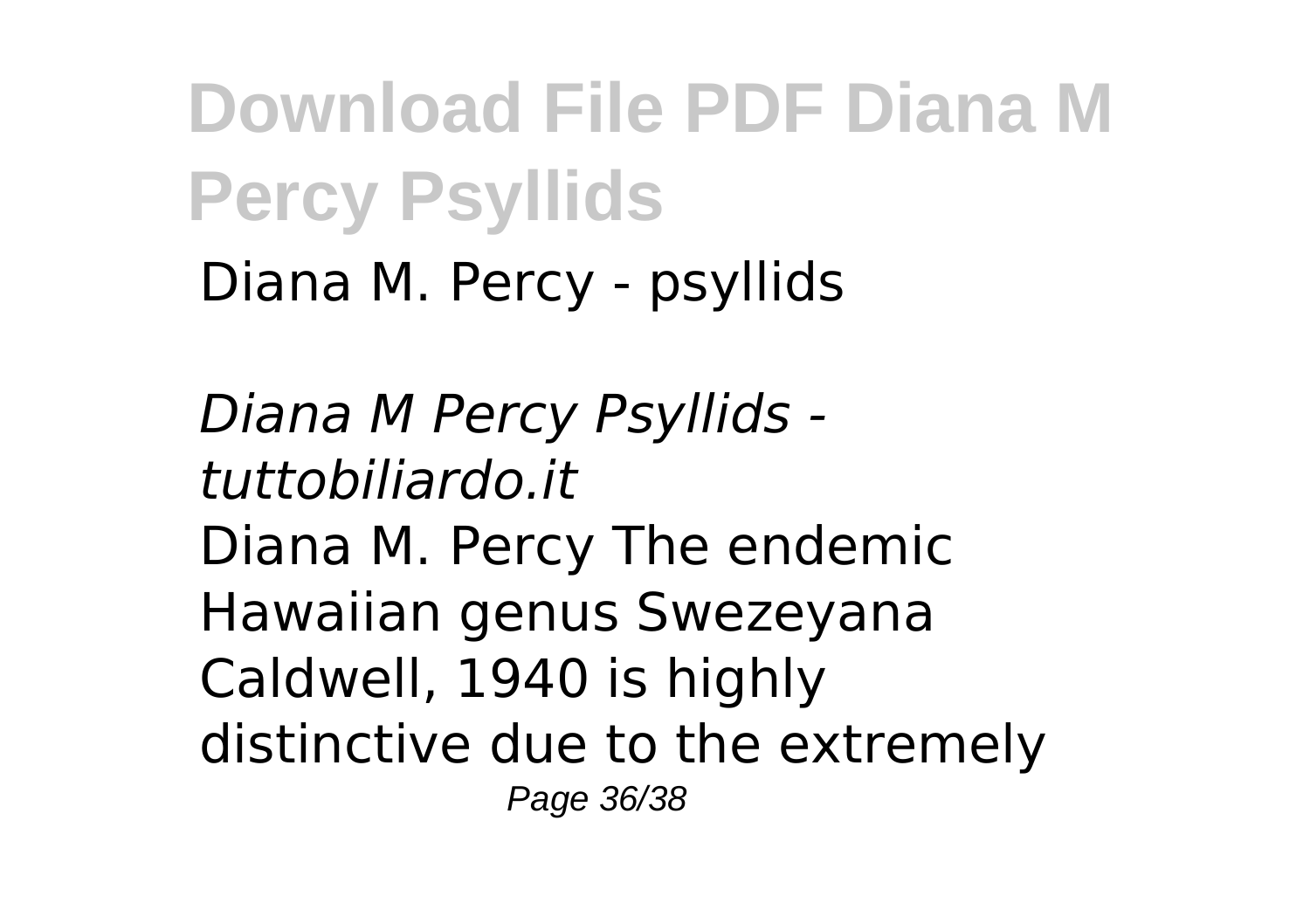long genal processes. In addition, some of the immatures are ornamented with...

#### Copyright code : 9a43d9e965a26 Page 37/38